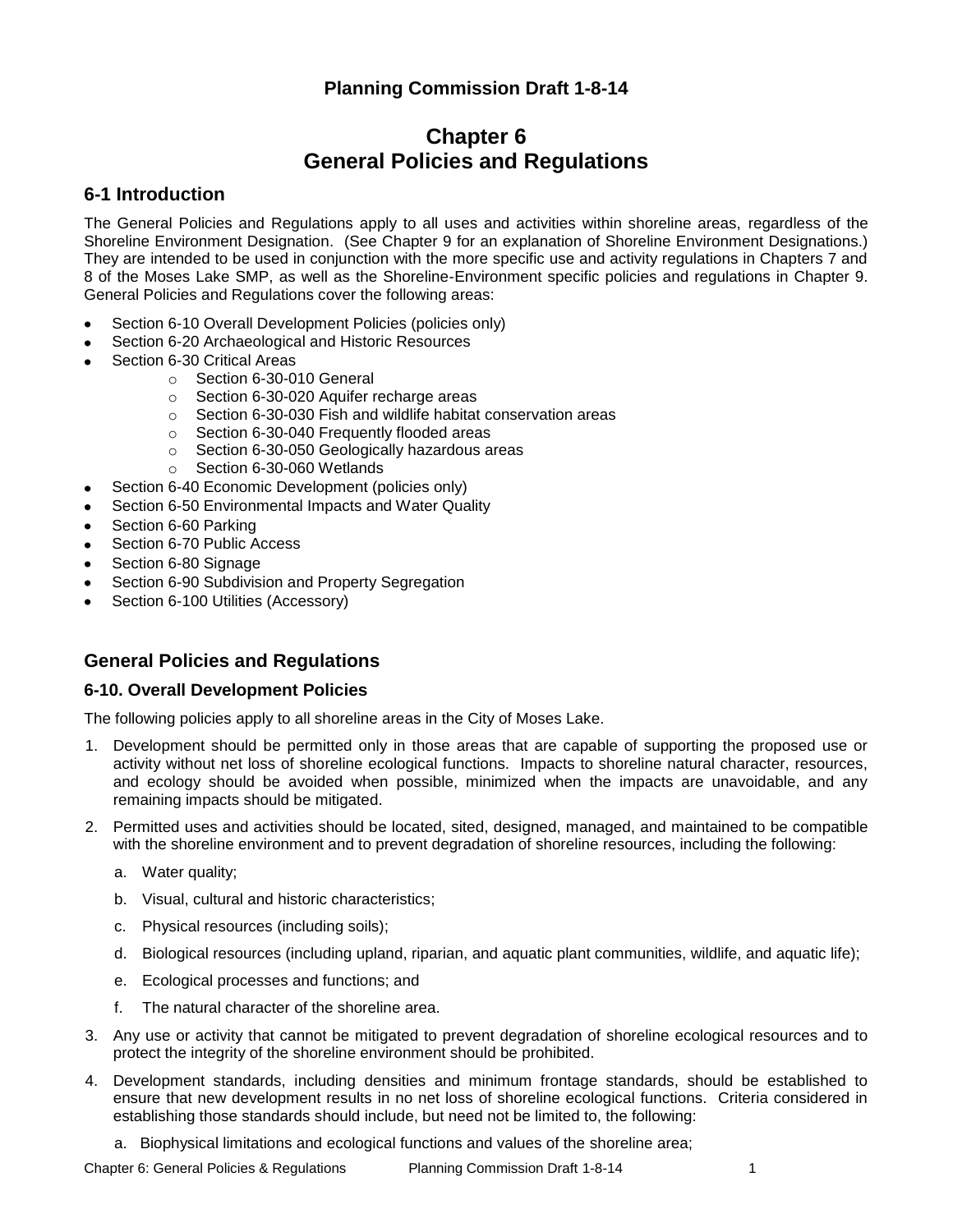- b. Surrounding development characteristics and land division pattern;
- c. Level of infrastructure and services available or planned;
- d. Comprehensive Plan designation and zoning.
- 5. The ecosystem-wide impacts of a large development, including the cumulative impacts of exempt uses and activities within the development over time, should be considered in approving, conditionally approving, or denying shoreline permits for multi-lot subdivisions and other large developments.
- 6. New uses and activities should be restricted to those that will not require extensive alteration of the landwater interface. Construction of shoreline stabilization works should be minimized. New uses and activities should be designed to preclude the need for such works.
- 7. Uses and activities should be compatible with existing conforming and planned uses on surrounding sites and in adjacent environments.
- 8. Public access and public recreation objectives should be implemented whenever feasible when significant adverse impacts can be mitigated. However, preservation of resources should have priority over public access, recreation, and development objectives whenever a conflict exists.
- 9. Regulations designed to maintain ecological functions over time should be established for uses and activities (including both development and redevelopment) in all Environments. Specifically, those regulations should address vegetation management, critical areas, and water quality; and should include development standards for shoreline modifications.
- 10. When this SMP requires mitigation, the mitigation provisions of Appendix A, Mitigation, shall apply, along with any additional mitigation provisions of the specific section of the SMP.

# **6-20. Archaeological and Historic Resources**

6-20-010. The following policies and regulations apply to all "Historical/Archeology Areas" identified in the *Shoreline Inventory and Characterization* and on all sites within shoreline jurisdiction having archaeological or historic resources that are recorded at the Washington Department of Archaeology and Historic Preservation (DAHP) and/or with local jurisdictions, including the City of Moses Lake, Grant County, and affected Indian tribes; or that have been inadvertently uncovered.

### 6-20-020. Policies

- 1. Due to the limited and irreplaceable nature of archaeological and historic resources, all uses and activities (public and private) should be prevented from destroying or damaging any site that has significant historic, cultural, scientific, or educational value as identified by the appropriate authorities, including affected Indian tribes. Where feasible, such sites should be permanently preserved for scientific study and public observation.
- 2. Since state law requires protection of archaeological and historic resources, sites within the City containing such resources should be identified to avoid damage to the resources and the delay and expense associated with discovery of resources during development.
- 3. For sites in areas documented to contain archaeological and historic resources, a site inspection and evaluation by a cultural resource management professional should be required before issuance of any permits or exemptions.
- 4. Where practical, access to identified historic or archaeological sites should be made available to the public at public expense. Such public access should be designed and managed to protect the resources.

### 6-20-030. Regulations

- 1. Archaeological sites are subject to the National Historic Preservation Act, as amended (16USC470), RCW 27.44 (Indian Graves and Records), RCW 27.53 (Archaeological Sites and Resources), and WAC 25-48 (Archaeological Excavation and Removal Permit).
- 2. An evaluation and a report meeting the minimal reporting standards of DAHP, prepared by a cultural resource management professional who meets the qualification standards promulgated by the National Park Service and published in 36 CFR Part 61, shall be required before the start of any ground disturbance work in any area known to contain archaeological or historic resources. The City may require such an evaluation prior to the issuance of any shoreline permit or shoreline exemption.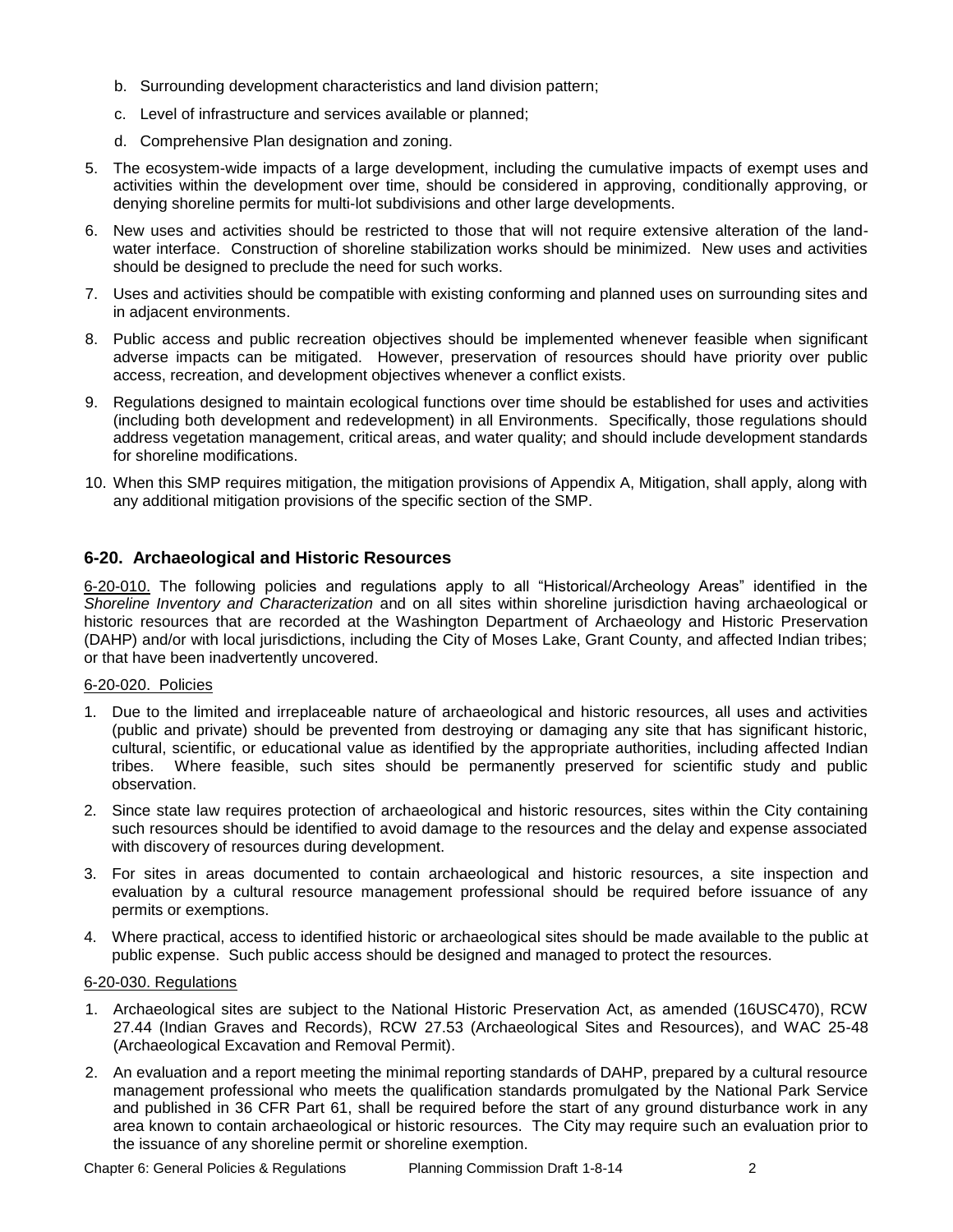- 3. All shoreline permits shall contain provisions that require immediate stoppage of work and notification of the City, the DAHP, and the Colville Confederated Tribes if anything of possible archaeological interest is uncovered during excavation or other development. Before work can resume, all requirements of the DAHP must be met.
- 4. Archaeological excavations may be permitted subject to the provisions of this master program.

## **6-30. Critical Areas (within shoreline jurisdiction)**

6-30-010. As defined in RCW 36.70A, critical areas include wetlands, aquifer recharge areas, fish and wildlife habitat conservation areas, frequently flooded areas, and geologically hazardous areas. Critical areas are those areas with especially fragile biophysical characteristics and/or with significant environmental resources. Critical areas include both natural resource areas that benefit the public welfare through the functions they provide, and areas that may threaten the health and safety of the public.

This section includes general provisions that apply to all critical areas within shoreline jurisdiction, and provisions specific to each of the five types of critical areas.

### **6-30-020. General Provisions**

### 6-30-020-A. Policies

- 1. Critical areas should be managed to protect against adverse effects to public health and safety and against any loss of shoreline ecological function, including adverse effects on the land and its vegetation and wildlife, and the water and its aquatic life.
- 2. Development standards in shoreline critical areas should be consistent with the City's standards for development in critical areas throughout the city when consistency with said standards is sufficient to ensure no net loss of shoreline ecological functions.
- 3. Incompatible uses should not be allowed in critical areas. Uses that are incompatible may vary for different types of critical areas.
- 4. Unique, rare, and fragile natural and man-made features as well as scenic vistas and valuable wildlife habitats should be preserved and protected from degradation or interference.
- 5. Areas with unique and/or fragile geological or biological characteristics, such as wetlands and dunes, which would be damaged by certain kinds of public access, should be protected from such access.
- 6. Shorelines that are identified as hazardous for or sensitive to development should not be used for intensive development.
- 7. Regulations for critical areas should protect existing ecological functions and ecosystem-wide processes and restore degraded ecological functions and ecosystem-wide processes.

### 6-30-020-B. Regulations

- 1. All shoreline development shall be designed in accordance with all applicable federal, state, and local regulations, including the Federal Emergency Management Agency (FEMA) flood control management codes and regulations, the State Environmental Policy Act (SEPA), and the Moses Lake Municipal Code (MLMC). MLMC 18.53 addresses flood hazard areas and is adopted by reference. See Appendix B.
- 2. All shoreline uses and activities shall be located, designed, constructed, managed, and maintained to protect critical areas and the shoreline ecological processes that depend on them.
- 3. When a development site includes critical areas, those areas shall be left intact and maintained as open space unless alteration of the critical area and its functions is otherwise mitigated. Minimized, mitigated alteration of the critical area may be authorized only if all reasonable use would be otherwise precluded and the mitigation sequence listed below is followed.
	- a. Where critical areas are left intact, all development shall be set back from those areas to prevent hazardous conditions and property damage, as well as to protect shoreline ecological functions and other valuable shoreline features.
	- b. Projects containing critical areas shall include measures to mitigate environmental impacts not otherwise avoided or mitigated by compliance with applicable regulations. The mitigation sequence in WAC 173- 26-201(2)(e) shall be used. Mitigation measures shall be applied in the following sequence of steps listed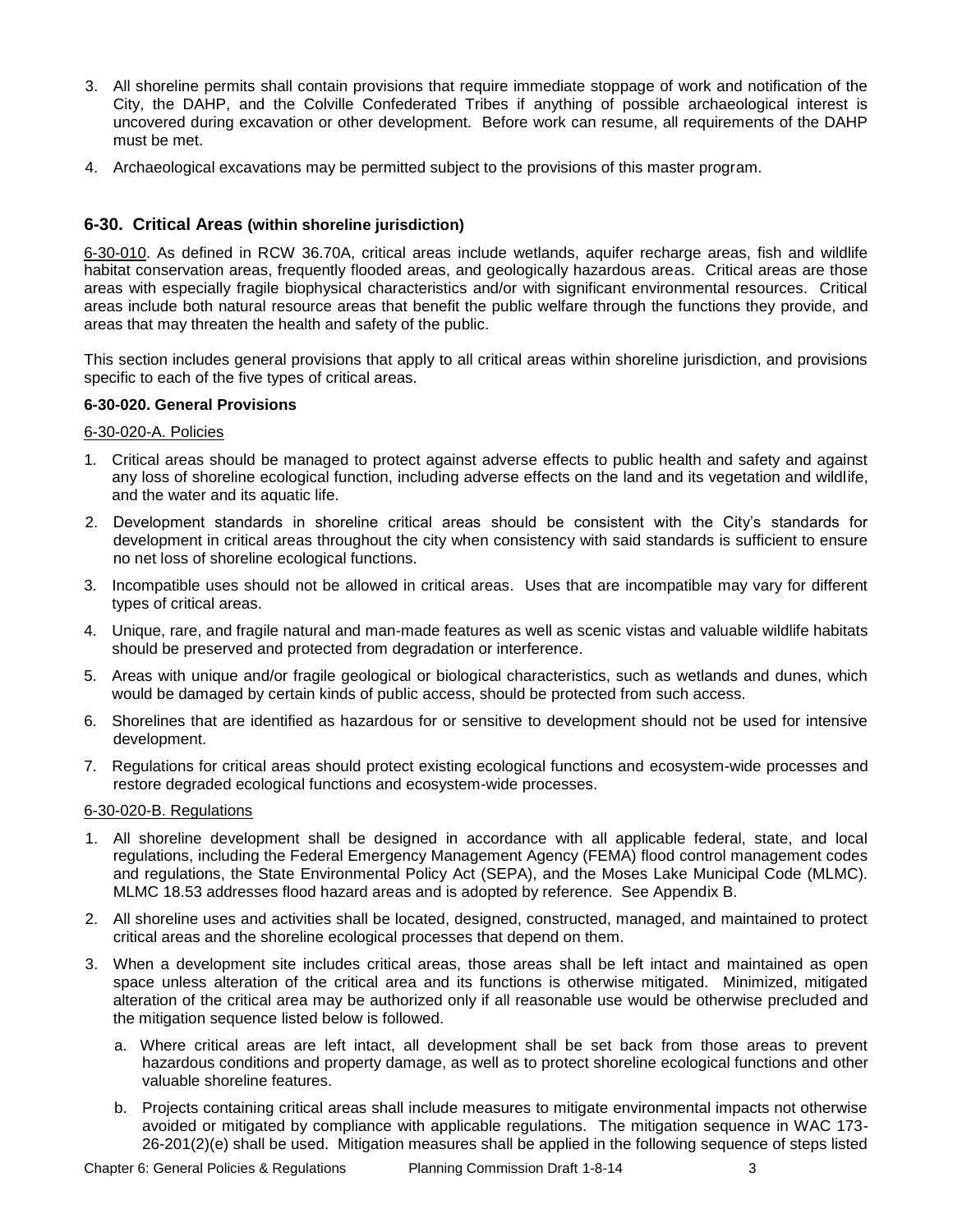in order of priority, with (i) of this subsection being top priority.

- i. Avoiding the impact altogether by not taking a certain action or parts of an action;
- ii. Minimizing impacts by limiting the degree or magnitude of the action and its implementation, by using appropriate technology, or by taking affirmative steps to avoid or reduce impacts;
- iii. Rectifying the impact by repairing, rehabilitating, or restoring the affected environment;
- iv. Reducing or eliminating the impact over time by preservation and maintenance operations during the life of the action;
- v. Compensating for the impact by replacing, enhancing, or providing substitute resources or environments in compliance with Chapter 11, Shoreline Protection and Restoration.
- vi. Monitoring the impact and taking appropriate corrective measures. Monitoring and contingency actions shall be specified as conditions in the shoreline permit or approved exemption for the project. The proponent shall guarantee the monitoring and contingency actions with a performance bond or other surety acceptable to the City Attorney.
- 4. Required critical areas reports, including site analyses, hydrogeologic assessments, habitat assessments, habitat management plans, geotechnical reports, geologic hazard plans, but not including wetland analysis reports, and compensatory mitigation reports, shall, at a minimum, include the following. The requirements for wetland analysis reports, and compensatory mitigation reports are listed in the wetlands section below and Appendix A, Mitigation.
	- a. Applicant's name and contact information; all local, state, federal, and/or tribal critical-areas-related permits required for the project, and description of the proposal;
	- b. A description of the project, including nature, density, and intensity of the proposed development, and associated grading, structures, roads, easements, stormwater facilities, utilities, etc. in sufficient detail to allow analysis of the proposed land use changes upon the critical area;
	- c. A copy of the site plan for the development proposal, drawn to scale, including a vicinity map and showing:
		- i. Identified critical areas and the development proposal with dimensions, including existing and proposed structures, impervious surfaces, utilities, roads, easements, and adjacent land uses;
		- ii. Limits of any areas to be cleared; and
		- iii. A description of the proposed stormwater management plan for the development and consideration of impacts to drainage alterations;
	- d. The names, contact information, and qualifications of the persons preparing the report and documentation of any fieldwork performed on the site;
	- e. Identification and characterization of all critical areas, wetlands, water bodies, shorelines, floodplains, and buffers on or adjacent to the proposed project area;
	- f. A detailed discussion of surface and subsurface hydrological features both on and adjacent to the site, where determined appropriate by the Community Development Department;
	- g. A description of the vegetation on the overall project site, within the buffer area, and adjacent to the site;
	- h. An assessment of the probable cumulative impacts to critical areas and buffers resulting from the proposed development of the site;
	- i. An analysis of site development alternatives;
	- j. A description of reasonable efforts made to apply mitigation sequencing to avoid, minimize, and mitigate impacts to critical areas;
	- k. A mitigation plan, as needed, in accordance with the mitigation requirements of this chapter and Appendix A, including, but not limited to:
		- i. The impacts of any proposed development within or adjacent to a critical area; and
		- ii. The impacts of any proposed alteration of a critical area on the development proposal, other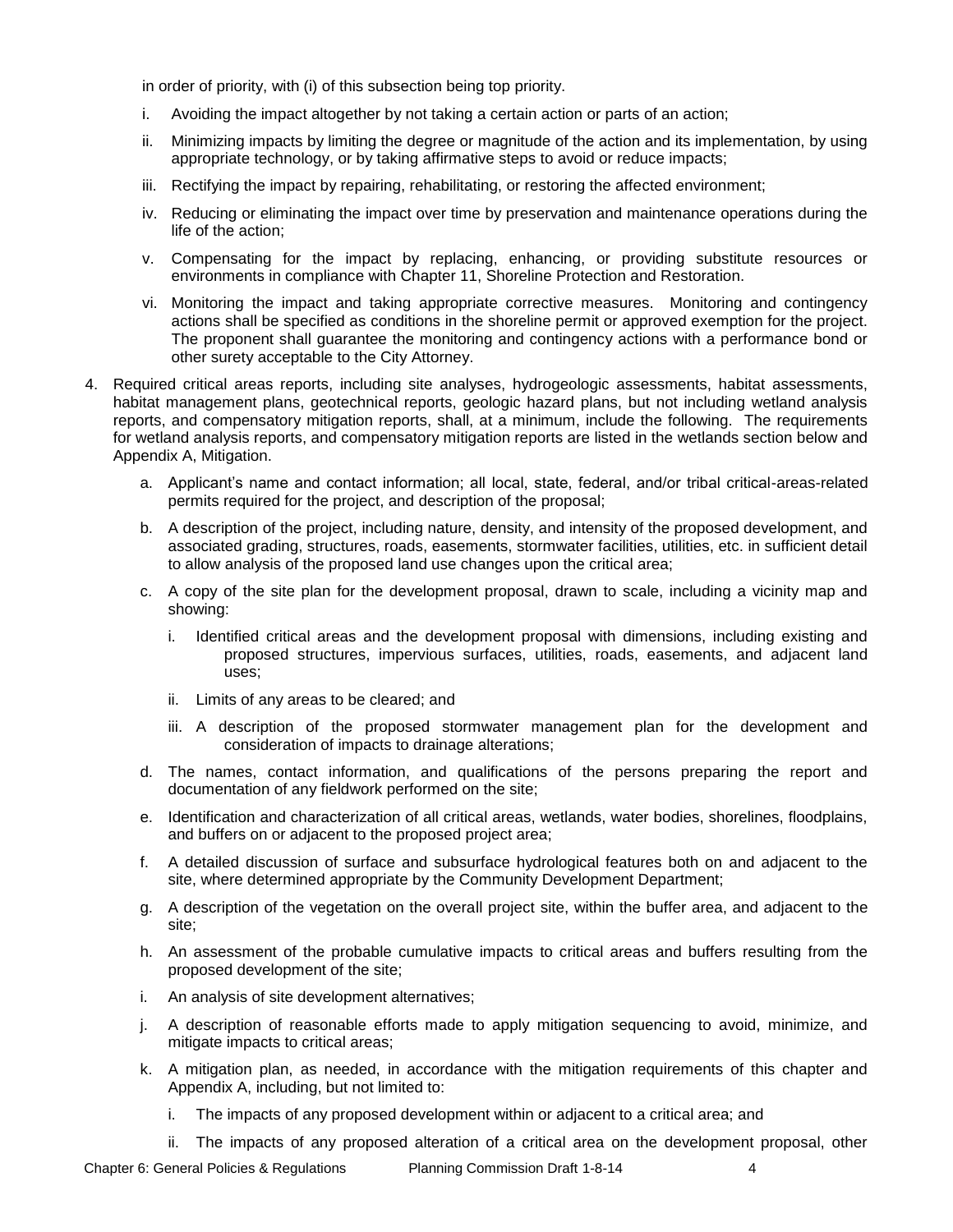properties and the environment;

- l. A discussion of the performance standards applicable to the critical areas and proposed activity;
- m. Financial guarantees to ensure compliance; and
- n. Any additional information required for specific critical areas as listed in subsequent sections of this chapter.
- 5. In case of differences between the Master Program and other provisions of the Moses Lake Municipal Code, the more restrictive requirements shall apply.

6. Mitigation. Where this Master Program refers to "mitigation" or "compensatory mitigation", the provisions of Appendix A, Mitigation, apply.

### 6-30-030. Critical Areas: **Aquifer Recharge Areas**

6-30-030-A. Aquifer Recharge Areas are areas with a critical recharging effect on aquifers used for potable waters.They are highly vulnerable to contamination from intensive land uses.

Note that Aquifer Recharge Areas are a type of Critical Area, so the General Provisions and Regulations for Critical Areas also apply.

### 6-30-030-B. Policies

1. Development in shoreline aquifer recharge areas should not contribute contaminants or facilitate degradation of aquifers, either within or beyond shoreline areas.

### 6-30-030-C. Regulations

- 1. All uses and activities in shoreline areas, including individual single-family residences, shall be subject to the Aquifer Recharge Area provisions of this section.
- 2. Discharge in to the groundwater of the city shall not contribute contaminants or facilitate degradation of aquifers. Development approvals shall ensure that all best management practices are employed to avoid contributing pollutants to aquifers. Where warranted, based on the findings of a site analysis or hydrogeologic assessment, complete collection and disposal of stormwater may be required. The *Stormwater Management Manual for Eastern Washington* (Washington Department of Ecology Publication 04-10-076, or as revised) shall provide the preferred guidance for stormwater best management practices.
- 3. A site analysis shall be required when any use or activity is proposed in an area in which, based on the findings of the *Shoreline Inventory and Characterization*, runoff or infiltration is likely to recharge an aquifer. The site analysis shall use scientifically valid methods and studies to establish existing (baseline) water quality and shall be used to develop conditions of approval to ensure that the proposed development will not contribute contaminants or facilitate degradation of recharge areas. The site analysis shall be based on the following items:
	- a. Available information about regional groundwater hydrology
	- b. Detailed information about
		- i. Hydrogeologic susceptibility to contamination and contaminant loading potential.
		- ii. Depth to groundwater.
		- iii. Hydraulic conductivity and gradient.
		- iv. Soil texture, permeability, and contaminant attenuation potential.
- 4. A hydrogeologic assessment shall be required for the following land uses:
	- a. Hazardous substance processing and handling.
	- b. Hazardous waste treatment and storage facility.
	- c. Wastewater treatment plant sludge disposal.
	- d. Solid waste disposal facility.
- 5. A required hydrogeologic assessment shall be submitted by a hydrogeologist licensed by the state of Washington. The hydrogeologic assessment shall use scientifically valid methods and studies to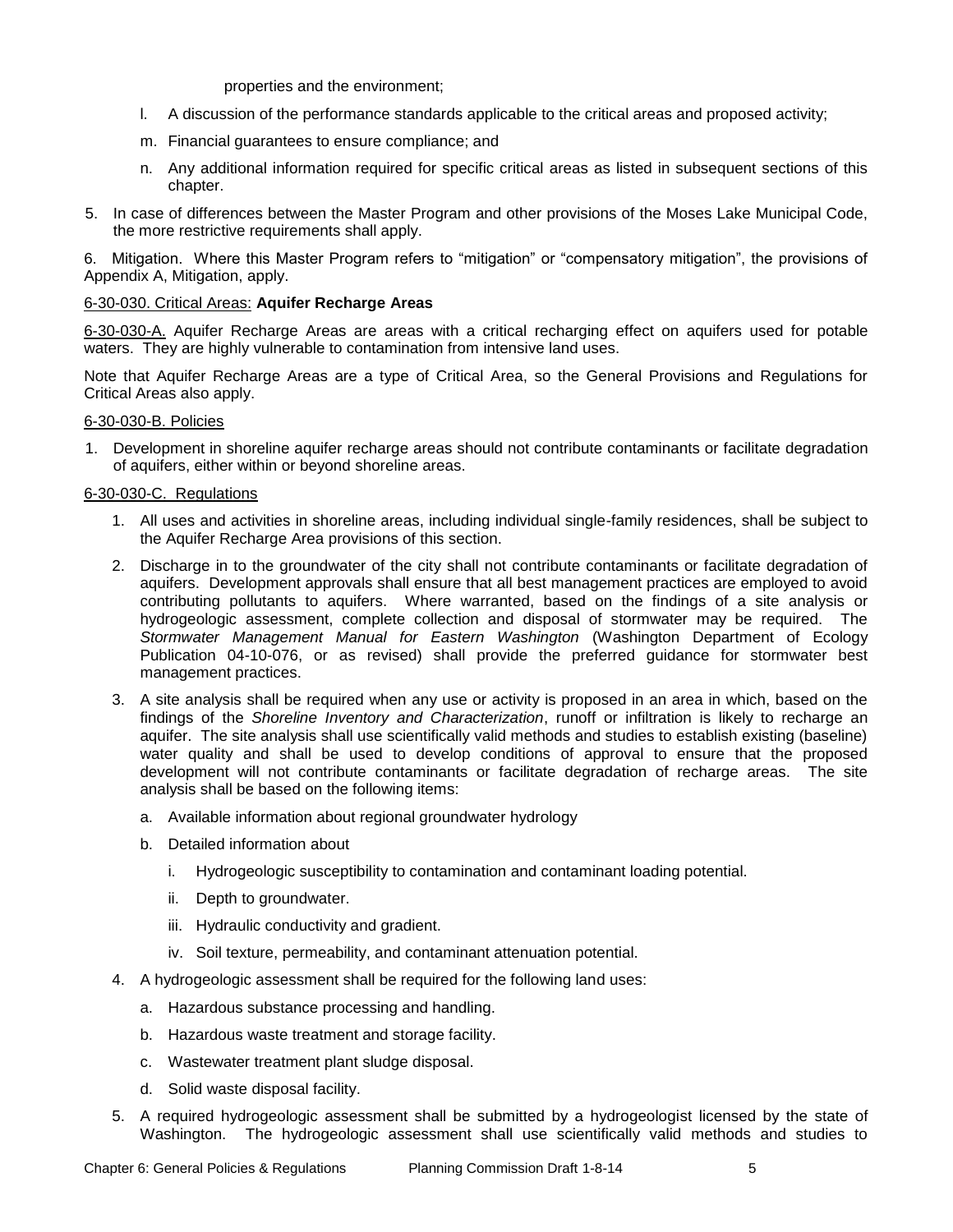establish existing (baseline) water quality and shall be used to develop conditions of approval to ensure that the proposed development will not contribute contaminants or facilitate degradation of recharge areas. In addition to the information required in all critical areas reports, the assessment shall include, at a minimum:

- a. Pertinent well log and geologic data.
- b. Ambient groundwater quality.
- c. Groundwater elevation.
- d. Recharge potential of facility site.
- e. Current data on wells and any springs located within one thousand feet (1,000') of the facility.
- f. Surface water location and potential recharge.
- g. Water supply source for the facility.
- h. Analysis and discussion of the effects of the proposed project on the groundwater resource.
- 6. A required hydrogeologic assessment must demonstrate that the proposed use does not present a threat of contamination to the aquifer system. Successful demonstration of those findings warrants approval under this section.

### **6-30-040. Critical Areas: Fish and Wildlife Habitat Conservation Areas**

Note that Fish and Wildlife Habitat Conservation Areas are a type of Critical Area, so the General Provisions and Regulations for Critical Areas also apply.

### 6-30-040-A. Policies

1. Development in Fish and Wildlife Habitat Conservation Areas should result in no net loss of shoreline ecological functions.

### 6-30-040-B. Regulations

- 1. Within shoreline areas, Fish and Wildlife Habitat Conservation Areas include:
	- a. All areas identified in the "Biological Synthesis" map of the *Shoreline Inventory and Characterization* as Natural Heritage Sites, Priority Habitat and Species areas, or Wetlands;
	- b. All other areas with which any Species of Concern, Priority Species, or federally-listed species has a primary association; and
	- c. All other Priority Habitat areas.
	- d. Shoreline buffer areas established in Chapter 9, Table 9.3.
- 2. All uses and activities shall comply with the Vegetation Conservation provisions in Chapter 8 of this SMP and the Wetlands provisions in this chapter.
- 3. Mitigation Ratios. Mitigation ratios shall be used when impacts to buffers are unavoidable. The onsite mitigation ratio (mitigation amount : disturbed area), shall be at a minimum ratio of 1:1 for development within buffer areas established in Table 9.3.
- 4. Habitat assessments
	- a. A habitat assessment shall be required prior to approval of the following uses and activities:

Any use or activity requiring a shoreline permit, where the use or activity is proposed closer than the required shoreline buffers in Table 9.3 or within required wetland buffers in Section 6-30-070-C.

- b. When required, a habitat assessment shall be prepared by a professional wildlife biologist. In addition to the information required in all critical areas reports, the habitat assessment shall include, at a minimum, the following:
	- i. An analysis and discussion of species or habitats known or suspected to be located on the site or within three hundred feet (300') of the site.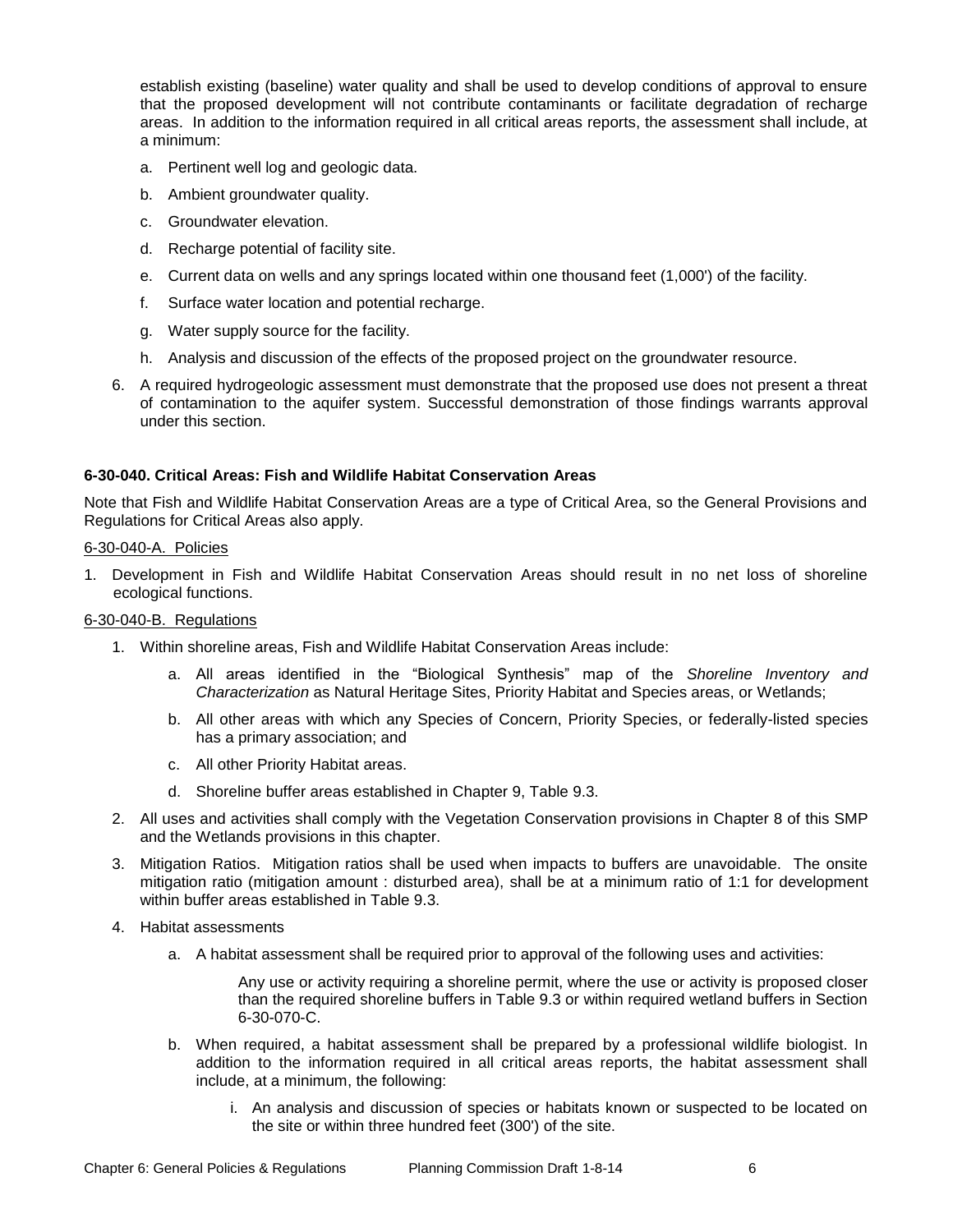- ii. A site plan that clearly delineates the fish and wildlife habitats found.
- iii. An analysis and discussion of the anticipated effects of the proposed use or activity on fish and wildlife habitat, including the likelihood that any Priority Species, Species of Concern, or federally-listed species will maintain and reproduce over the long term.
- c. Required habitat assessments shall be forwarded for review and comment to agencies with expertise or jurisdiction related to the proposal, including, but not limited to:
	- i. The Washington Department of Fish and Wildlife.
	- ii. The Washington Department of Natural Resources.
	- iii. The U. S. Fish and Wildlife Service. (only when federally-listed species are thought to be present)
	- iv. The Washington Department of Ecology.
- d. The City shall consider the habitat assessment, any comments received from reviewing agencies within thirty (30) days, and the findings of the *Shoreline Inventory and Characterization*.
	- i. If the City determines, based upon its review, that the proposed use or activity is not likely to result in loss of fish and wildlife habitat, the development may proceed without any additional requirements under this section.
	- ii. If the City determines, based upon its review, that a use or activity requiring a shoreline substantial development permit is likely to result in loss of fish and wildlife habitat, a habitat management plan shall be prepared.
	- iii. If the City determines, based upon its review, that a use or activity that is exempt from the requirement for a shoreline substantial development permit is likely to result in loss of fish and wildlife habitat, the Administrator shall require buffers and setbacks adequate to protect the habitat, based on Best Available Science. Consultation with agencies with expertise or jurisdiction related to the subject species or habitat and, where applicable, The Washington Department of Commerce's *Citations of Recommended Sources of Best Available Science For Designating and Protecting Critical Areas*, as amended, shall be the preferred source of information regarding Best Available Science.
- 5. Habitat Management Plans
	- a. A habitat management plan required under this section shall be prepared by a professional wildlife biologist. In addition to the information required in all critical areas reports, the habitat management plan shall include, at a minimum, the following:
		- i. Analysis and discussion of the project's effects on fish and wildlife habitat.
		- ii. An assessment and discussion of special management recommendations that have been developed for species or habitat located on the site by any federal or state agency.
		- iii. Proposed mitigation measures that could minimize or avoid impacts.
		- iv. Assessment and evaluation of the effectiveness of mitigation measures proposed.
		- v. A detailed discussion of ongoing management practices which will protect the habitat conservation area after the project has been fully developed, including proposed monitoring, contingency, maintenance, and surety programs as provided for in this Master Program.
	- b. Required habitat management plans shall be forwarded for review and comment to agencies with expertise or jurisdiction related to the proposal, including, but not limited to:
		- i. The Washington Department of Fish and Wildlife.
		- ii. The Washington Department of Natural Resources.
		- iii. The U. S. Fish and Wildlife Service. (only when federally-listed species are thought to be present)
		- iv. The Washington Department of Ecology.
	- c. The City shall consider the habitat management plan, any comments received from reviewing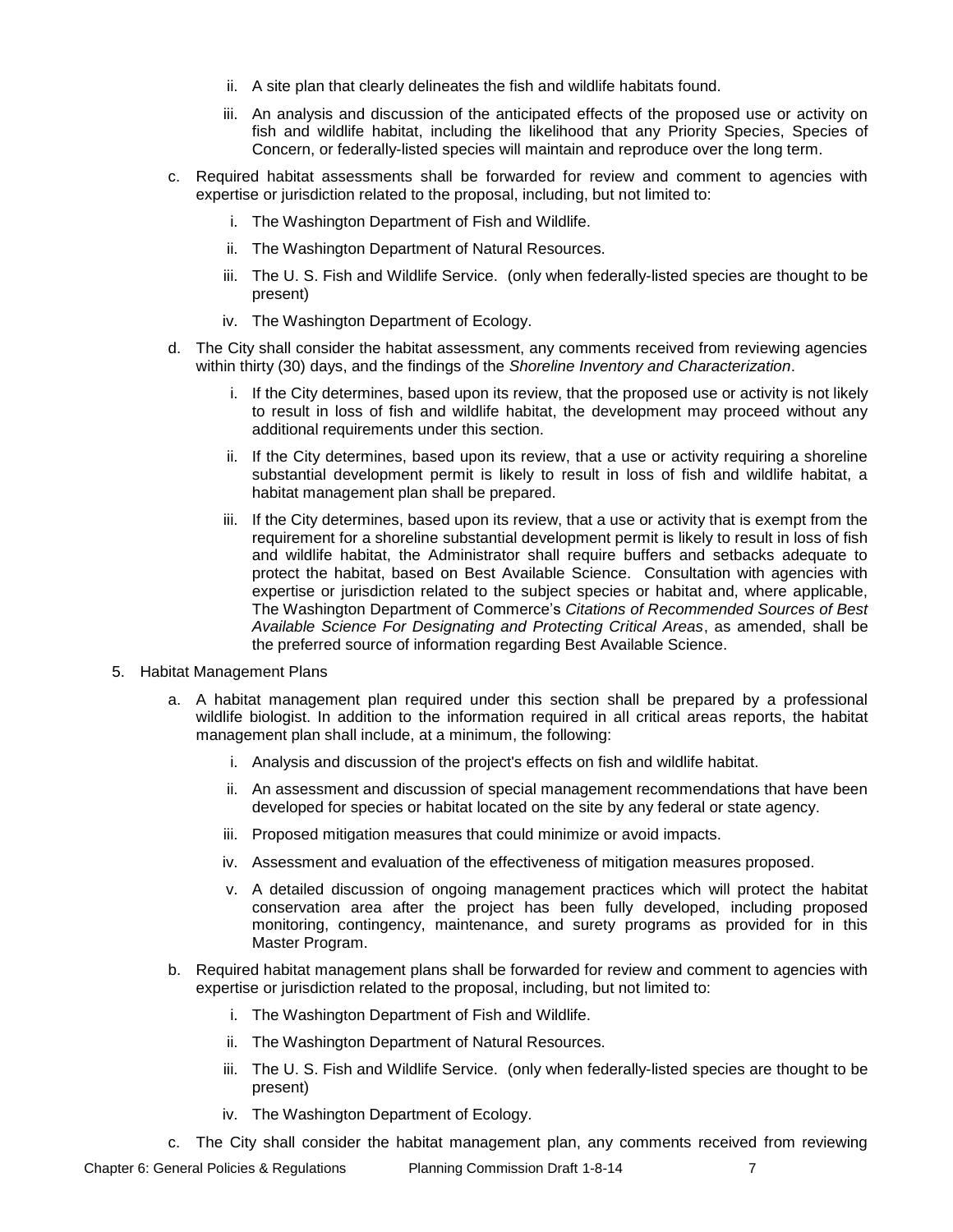agencies within thirty (30) days, and the findings of the *Shoreline Inventory and Characterization*.

- i. If the City determines, based upon its review, that the proposed use or activity will cause no net loss of fish and wildlife habitat, the project may proceed without any additional requirements under this section.
- ii. If the City determines, based upon its review, that mitigation will be required to protect fish and wildlife habitat, the Administrator shall require mitigation sufficient to ensure no net loss of ecological function and to protect fish and wildlife habitat as a condition of project approval. Consultation with agencies with expertise or jurisdiction related to the subject species or habitat and, where applicable, The Washington Department of Commerce's *Citations of Recommended Sources of Best Available Science For Designating and Protecting Critical Areas* shall be the preferred source of information regarding Best Available Science.
- iii. If the City determines, based upon its review, that impacts of the proposed use or activity on fish and wildlife habitat cannot be mitigated, approval of the project shall be denied.

### **6-30-050. Critical Areas: Frequently Flooded Areas**

6-30-050-A. Frequently flooded areas are areas of special flood hazard identified by the Federal Insurance Administration in a scientific and engineering report entitled "The Flood Insurance Study for Grant County, Washington and Incorporated Areas" dated February 18, 2009, and any revisions thereto, with accompanying flood insurance maps.

Note that Frequently Flooded Areas are a type of Critical Area, so the General Provisions and Regulations for Critical Areas also apply.

### 6-30-050-B. Policies

- 1. All uses in frequently flooded areas should be sited, designed, implemented, operated, and maintained to avoid impacts to shoreline ecological functions and processes.
- 2. All activities in frequently flooded areas, including shoreline modifications, should be conducted to avoid impacts to shoreline ecological functions and processes.
- 3. Development standards in frequently-flooded shoreline areas should reflect the findings of the *Shoreline Inventory and Characterization*.

### 6-30-050-C. Regulations

- 1. All uses and activities in shoreline areas, including individual single-family residences, shall be subject to the Flood Hazard Area provisions of the Moses Lake Municipal Code, Chapter 18.53, dated 2-10-2009 and found in Appendix B.
- 2. All uses in frequently flooded areas, including non-structural development (such as recreation trails), shall be sited, designed, implemented, operated, and maintained to avoid impacts to shoreline ecological functions and processes.
- 3. All activities in frequently flooded areas, including shoreline modifications, shall be conducted to avoid impacts to shoreline ecological functions and processes.

### **6-30-060. Critical Areas: Geologically Hazardous Areas**

6-30-060-A. Geologically hazardous areas are areas susceptible to erosion hazard, landslide hazard, or seismic activity. In general, such areas are not suitable for placing structures or locating intense activities or uses due to the inherent threat to public health and safety.

Note that Geologically Hazardous Areas are a type of Critical Area, so the General Provisions and Regulations for Critical Areas also apply.

### 6-30-060-B. Policies

- 1. Development should be prohibited or minimized on unstable or moderately unstable slopes.
- 2. Development should be permitted only in locations where no slope protection is necessary or where nonstructural protection is sufficient for the life of the project. Structures should be designed and constructed in a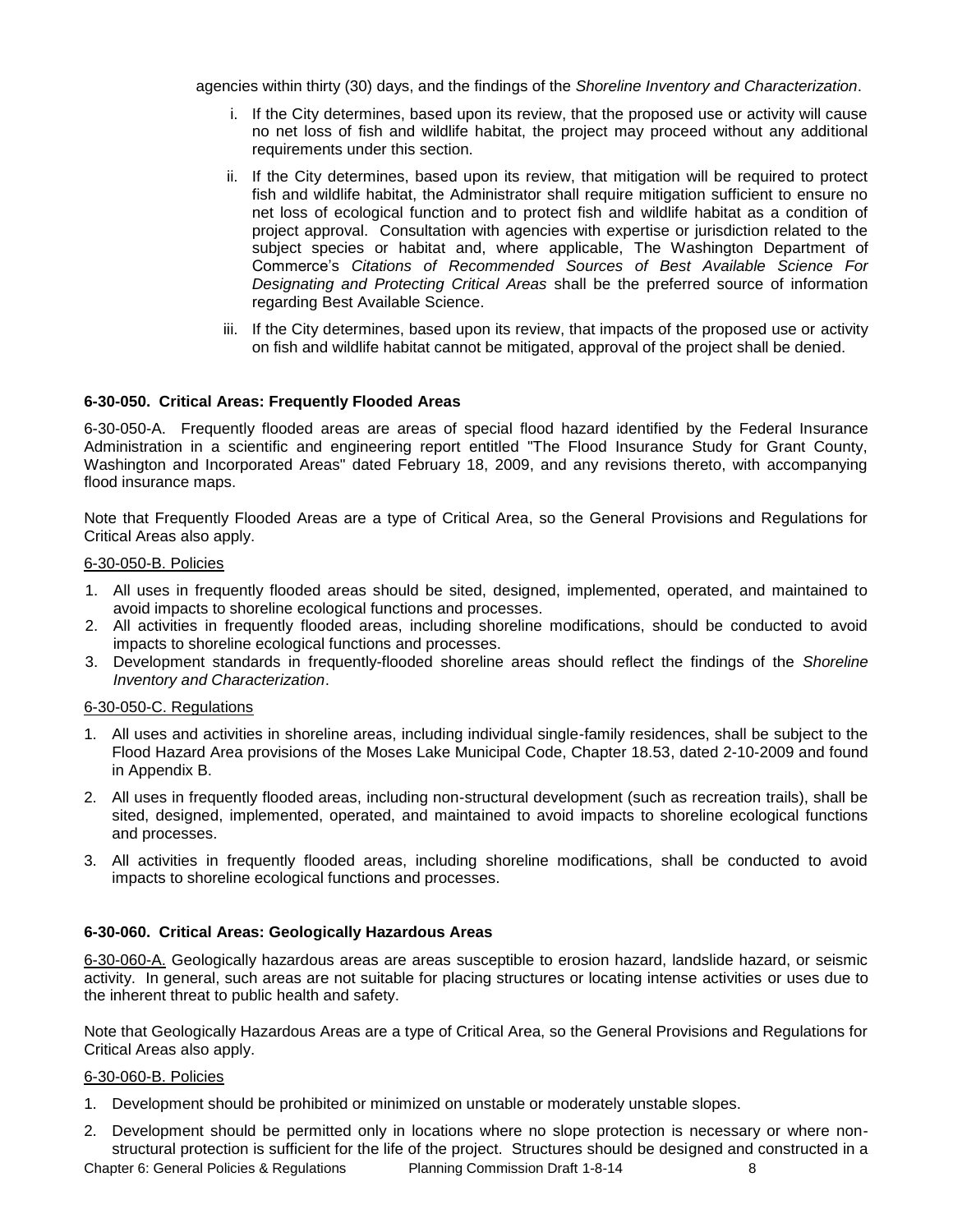manner that provides safety for the useful life of the structure and does not require construction of a retaining wall, bulkhead, or other structural shoreline stabilization during that time span.

- 3. Because vegetation removal during development of adjacent uplands alters surface runoff and ground water infiltration patterns and can lead to decreased slope stability, vegetation removal on or near steep slopes should be avoided. Retention of natural vegetative buffers should be encouraged.
- 4. Changes in surface runoff and ground water infiltration patterns that could increase erosion or otherwise destabilize steep slopes (including changes above or below the slope) should be avoided. Specifically, discharge of runoff from impermeable surfaces onto slopes should be avoided.
- 5. All lots should be of sufficient size that development will not cause the need for structural shoreline stabilization.

#### 6-30-060-C. Regulations

- 1. All uses and activities in shoreline areas, including individual single-family residences, shall be subject to the Geologically Hazardous Area provisions of the Moses Lake Municipal Code, Chapter 19.03, dated 7-27-2010, and to the provisions of this section.
- 2. All shoreline areas where, based on the maps developed as part of the *Shoreline Inventory and Characterization*, erosion hazard is "very high" and slope is greater than 15%, are designated as "unstable slopes."
- 3. All shoreline areas where, based on the maps developed as part of the *Shoreline Inventory and Characterization*, erosion hazard is "moderate" and slope is greater than 15%, are designated as "moderately unstable slopes."
- 4. Applications for uses and activities in the following areas shall be accompanied by a geotechnical report that has been prepared by an Engineering Geologist or other geotechnical professional licensed by the State of Washington and that includes the information required in all critical areas reports and meets the standards specified in Section 19.03.160.C of the City of Moses Lake Municipal Code. If it is determined within the geotechnical report that development of the site would present a potential threat to public health, safety, or welfare, or to shoreline ecological functions, then the applicant shall prepare a geologic hazard plan that includes the information required in all critical areas reports and meets the standards specified in section 19.03.160.E of the City of Moses Lake's Municipal Code.
	- a. On unstable or moderately unstable slopes.
	- b. In areas between unstable or moderately unstable slopes and the OHWM (i.e., areas below unstable slopes).
	- c. In areas above unstable or moderately unstable slopes that are within shoreline areas or are within 100 feet of the top of the slope (upland areas draining to unstable slopes).
- 5. No use or activity shall increase or result in slope instability, erosion, sedimentation, or increased runoff from the site.
- 6. Removal of vegetation from unstable and moderately unstable slopes and from areas between such slopes and the OHWM (areas below unstable slopes) is prohibited, provided that noxious weeds may be removed in accordance with the Vegetation Conservation provisions of this SMP, section 8-35.
- 7. Removal of vegetation from upland areas draining to unstable slopes shall be limited to the minimum necessary to allow the proposed use, provided that noxious weeds may be removed in accordance with the Vegetation Conservation provisions of this SMP, section 8-35.
- 8. In all cases in which a geologic hazard plan is required, the City shall review the plan and determine whether the development proposal warrants approval, conditional approval, or denial. The City shall consider the following factors in making its determination:
	- a. Onsite and offsite effects on the stability of slopes affected by the proposed use or activity (including effects of vegetation removal) or runoff from the proposed use or activity.
	- b. Effects of the proposed use or activity (including the effects of vegetation removal) on sedimentation, and of any increases in sedimentation on waters of the state.
	- c. Proposed vegetation removal.
	- d. Proposed increase in impermeable surface area.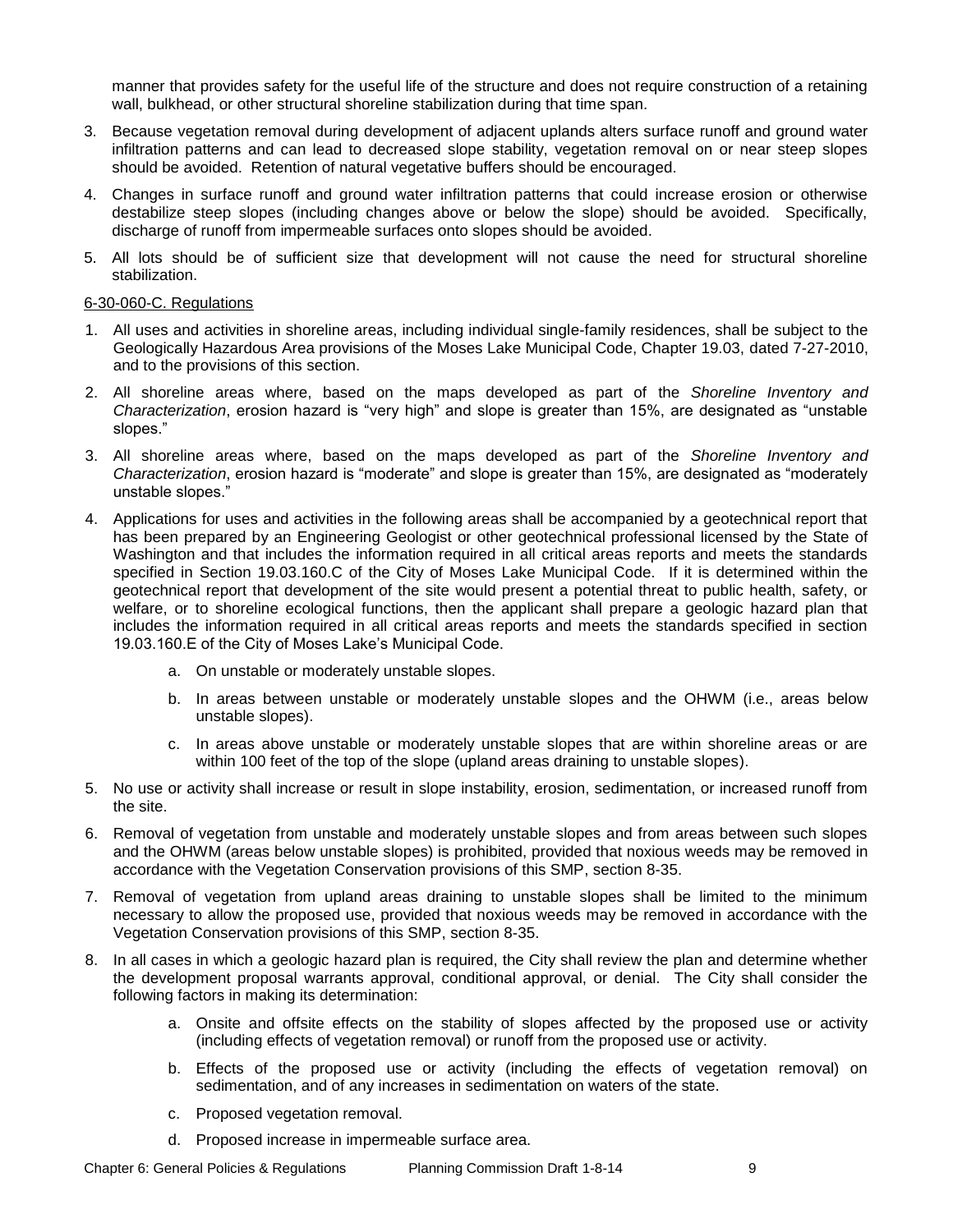9. Stabilization structures or measures to protect existing primary residential structures may be allowed if all of the following conditions are met:

a. The applicant has shown that no alternatives, including relocation or reconstruction of existing structures, are feasible, and less expensive than the proposed stabilization measure

b. The proposal will be in strict compliance with WAC 173-26-231 requirements and the Shoreline Stabilization provisions in Chapter 8 of this Shoreline Master Program.

c. The applicant has shown that no net loss of ecological functions will result

### **6-30-070. Critical Areas: Wetlands**

6-30-070-A. Applicability: Wetlands are defined by the State in RCW 90.58.030(2)(h) as areas that are inundated or saturated by surface water or ground water at a frequency and duration sufficient to support, and that under normal circumstances do support, a prevalence of vegetation typically adapted for life in saturated soil conditions. Wetlands generally include swamps, marshes, bogs, and similar areas. Wetlands do not include those artificial wetlands intentionally created from non-wetland sites, including, but not limited to, irrigation and drainage ditches, grass-lined swales, canals, detention facilities, wastewater treatment facilities, farm ponds, and landscape amenities, or those wetlands created after July 1, 1990, that were unintentionally created as a result of the construction of a road, street, or highway. However, wetlands do include those artificial wetlands intentionally created from non-wetland areas to mitigate the conversion of wetlands.

Note that Wetlands are a type of Critical Area, so the General Provisions and Regulations for Critical Areas also apply.

### 6-30-070-B. Policies

- 1. Wetlands serve many important ecological and environmental functions, and help to protect public health, safety, and welfare by providing flood storage and conveyance, erosion and sediment control, fish production, fish and wildlife habitat, recreation, water quality protection, water supply, and opportunities for education and scientific research. Wetlands should be preserved and protected to protect the valuable functions provided to society.
- 2. Wetland areas should be identified and classified according to the wetland designation criteria in WAC 173- 22-035 as revised, and the *Washington State Wetlands Rating System for Eastern Washington* (Washington Department of Ecology Publication 04-06-15, or as amended), respectively.
- 3. All wetlands and associated buffers should be protected from alterations that adversely impact them, so that there is no net loss of wetland acreage or functions or of any shoreline ecological functions, including lost time when the wetland does not function. Wetland restoration, creation, and enhancement projects should result in no net loss of wetland acreage and functions or of any shoreline ecological functions. Where feasible, wetland quality should be improved.
- 4. All uses and activities that potentially affect wetland ecosystems should be controlled within both the wetland and the buffer to prevent adverse impacts.
- 5. All uses and activities that involve a risk of degradation to Category I wetlands should be controlled within both the wetland and its buffer to prevent loss of wetland functions or values.
- 6. Requirements for buffer widths and management should take into account the ecological function of the wetland, the characteristics and setting of the buffer, the potential impacts of the adjacent land use, and any other relevant factors.
- 7. Alterations of wetlands or buffers should not be authorized unless all of the following can be shown: the impact is unavoidable, necessary, minimized, and any remaining impacts are mitigated. Where wetland impacts are mitigated, the type of mitigation that will have the least impact on shoreline ecological functions should be used.
- 8. Proposals for wetland mitigation should be coordinated with the appropriate resource agencies to ensure adequate design and consistency with other regulatory requirements.
- 9. Applicants should demonstrate sufficient scientific expertise, supervisory capability, and financial resources to complete and monitor any proposed or required wetland mitigation project.
- 10. The City does not intend to deny all economic use of any property subject to these policies and regulations,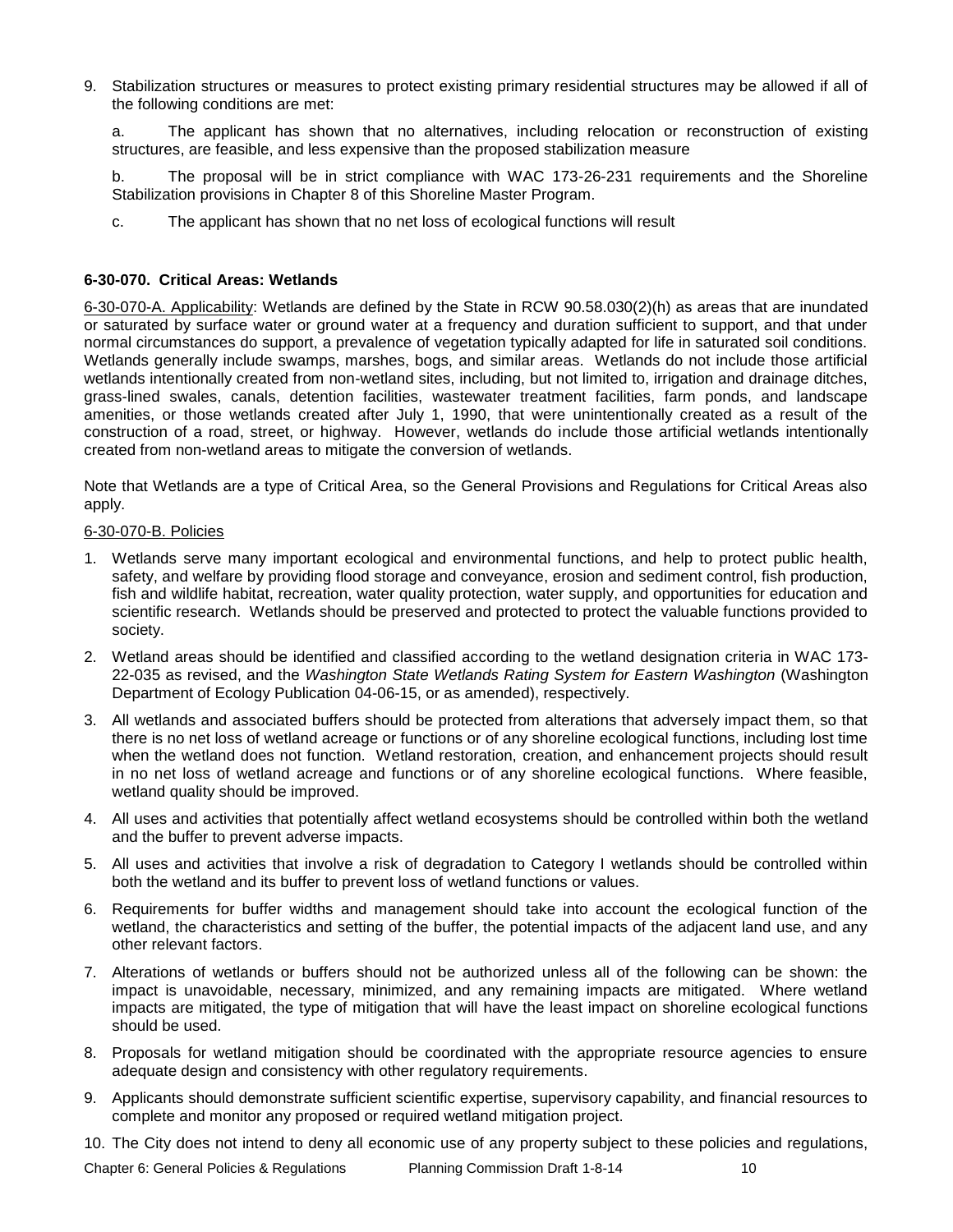except as the public trust doctrine would limit the use of the property. This policy will be implemented through the appropriate application of methods including but not limited to project design standards, mitigation, and variances.

### 6-30-070-C. Regulations

- 1. Designation
	- a. All shoreline areas within the City of Moses Lake meeting the criteria in WAC 173-22-035 as revised, regardless of whether those areas have been previously identified or mapped, are hereby designated as critical areas, and are subject to the wetlands provisions of this SMP.
	- b. All artificial shoreline wetlands intentionally created from non-wetland areas to mitigate the conversion of wetlands are hereby designated as critical areas, and are subject to the wetlands provisions of this SMP.
- 2. Mapping
	- a. The approximate location and extent of wetlands are shown on the adopted critical area maps. The following critical area maps, along with any related information, is hereby adopted: *Shoreline Inventory and Characterization: Biological Synthesis Map, City of Moses Lake GIS*. Additionally, soil maps produced by the U. S. Department of Agriculture's Natural Resources Conservation Service (NRCS) may be useful in helping to identify potential wetland areas.
	- b. The aforementioned maps are to be used as a guide for the City, project applicants, and/or property owners to identify potential wetland areas that may be subject to the provisions of this SMP. They shall be consulted when a development application is received to determine whether there is likely to be a wetland on or near the site.
	- c. It shall be the responsibility of the applicant to notify the city of any known wetlands or potential wetland areas on or near the site of any proposed use or activity. The location of wetlands shall be determined by a wetland analysis report conducted by a professional wetland scientist, as defined below, and meeting the standards found within this chapter.
	- d. Any site shown on the City data maps as containing wetlands, emergent vegetation, or riparian tree cover, must be evaluated for the presence of wetlands.
- 3. The following uses and activities are regulated if they occur in a regulated wetland or its buffer, whether or not any land-use permit or license is required:
	- a. Removal, excavation, grading, or dredging of soil, sand, gravel, minerals, organic matter, or material of any kind;
	- b. Dumping of, discharging of, or filling with any material, including discharges of storm water and domestic, commercial, or industrial wastewater;
	- c. Draining, flooding, or any disturbance of the water level or water table;
	- d. The driving of pilings;
	- e. The placing of obstructions;
	- f. The construction, reconstruction, demolition, or expansion of any structure;
	- g. The destruction or alteration of wetland or buffer vegetation through clearing, mowing, harvesting, shading, intentional burning, or planting of vegetation that would alter the character of a regulated wetland;
	- h. Activities that result in:
		- i. A significant change of water temperature;
		- ii. A significant change of physical or chemical characteristics of the sources of water to the wetland;
		- iii. A significant change in the quantity, timing, or duration of the water entering the wetland; or
		- iv. The introduction of pollutants;
	- i. Activities reducing the functions of buffers; or
	- j. Other uses or activities that result in a significant ecological impact to the physical, chemical, or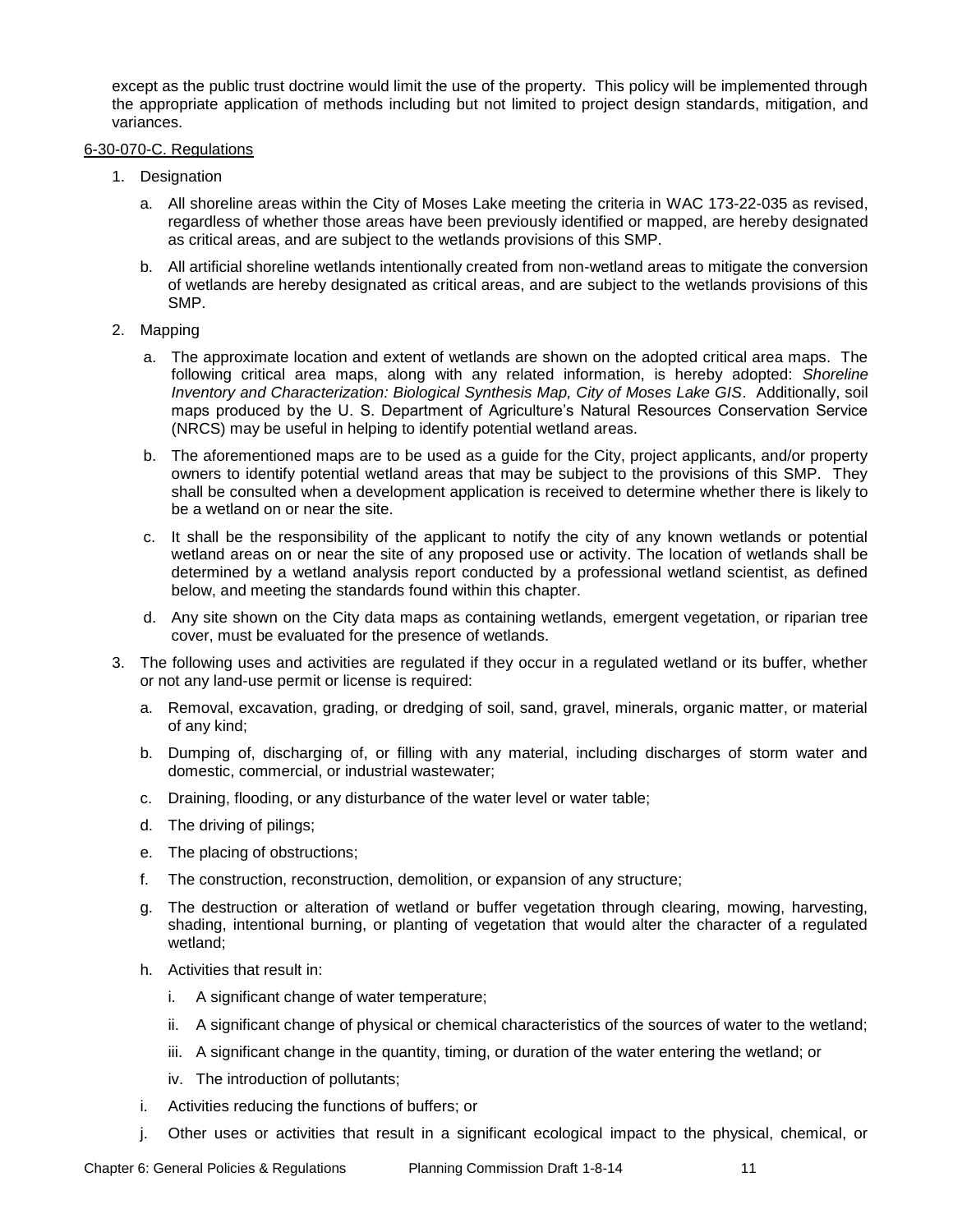biological characteristics of wetlands, or any net loss of shoreline ecological functions.

- 4. Wetland ratings
	- a. *Classification.* Wetlands in the City of Moses Lake and its UGA shall be classified into the following categories according to the *Washington State Wetlands Rating System for Eastern Washington*  (Washington Department of Ecology Publication 04-06-15, or as amended):
		- i. Category I
			- 1. Category I wetlands are those that:

| One. | Represent a unique or rare wetland type; |
|------|------------------------------------------|
|      |                                          |

Two. Are sensitive to disturbance;

Three. Are relatively undisturbed and contain ecological attributes that are impossible to replace within a human lifetime; or

Four. Provide a very high level of functions.

2. Category I wetlands include alkali wetlands, Natural Heritage wetlands, mature and oldgrowth forested wetlands with slow growing trees, and wetlands that perform many functions well, as measured by the rating system.

Generally, these wetlands are not common and make up a small percentage of the wetlands in Eastern Washington.

- ii. Category II wetlands are:
	- 1. Mature forested wetlands containing fast growing trees;
	- 2. Vernal pools present within a mosaic of other wetlands; or
	- 3. Those wetlands with a moderately high level of functions.

These wetlands are difficult, though not impossible, to replace. They provide high levels of some functions. These wetlands occur more commonly than Category I wetlands, but still need a high level of protection.

- iii. Category III wetlands are:
	- 1. Vernal pools that are isolated; or
	- 2. Wetlands with a moderate level of functions, as measured by the rating system.

These wetlands have generally been disturbed in some manner, and are often smaller, less diverse and/or more isolated in the landscape that Category II wetlands. They may not require as much protection as Category I and II wetlands.

- iv. Category IV wetlands have the lowest levels of functions, as measured by the rating system, and are often heavily disturbed. These are wetlands that should be able to be replaced, and in some cases improved. These wetlands do provide some important functions, and should be afforded some degree of protection.
- b. Wetland rating categories shall not change due to illegal modifications after the date of adoption of this SMP.
- 5. Standards
	- a. General requirements
		- i. All uses and activities shall be prohibited in wetlands and wetland buffers, except as provided for in this SMP. No alteration to wetlands or wetland buffers shall result in a net loss of shoreline ecological functions, including wetland area, functions, or values.
		- ii. New commercial uses shall be prohibited in wetlands, except as provided for in the "Public Agency and Utility Exception" and "Variance" sections of this SMP. Existing commercial uses in wetlands shall be considered nonconforming.
		- iii. The conversion of wetlands not currently in agricultural use to a new agricultural use is subject to the compensatory mitigation provisions of this chapter and Appendix A, Mitigation. Conversion includes the clearing of wetland vegetation for pasture or preparation for planting of crops.
		- iv. The conversion of wetlands currently in agricultural uses to non-agricultural uses is subject to the compensatory mitigation provisions of this SMP.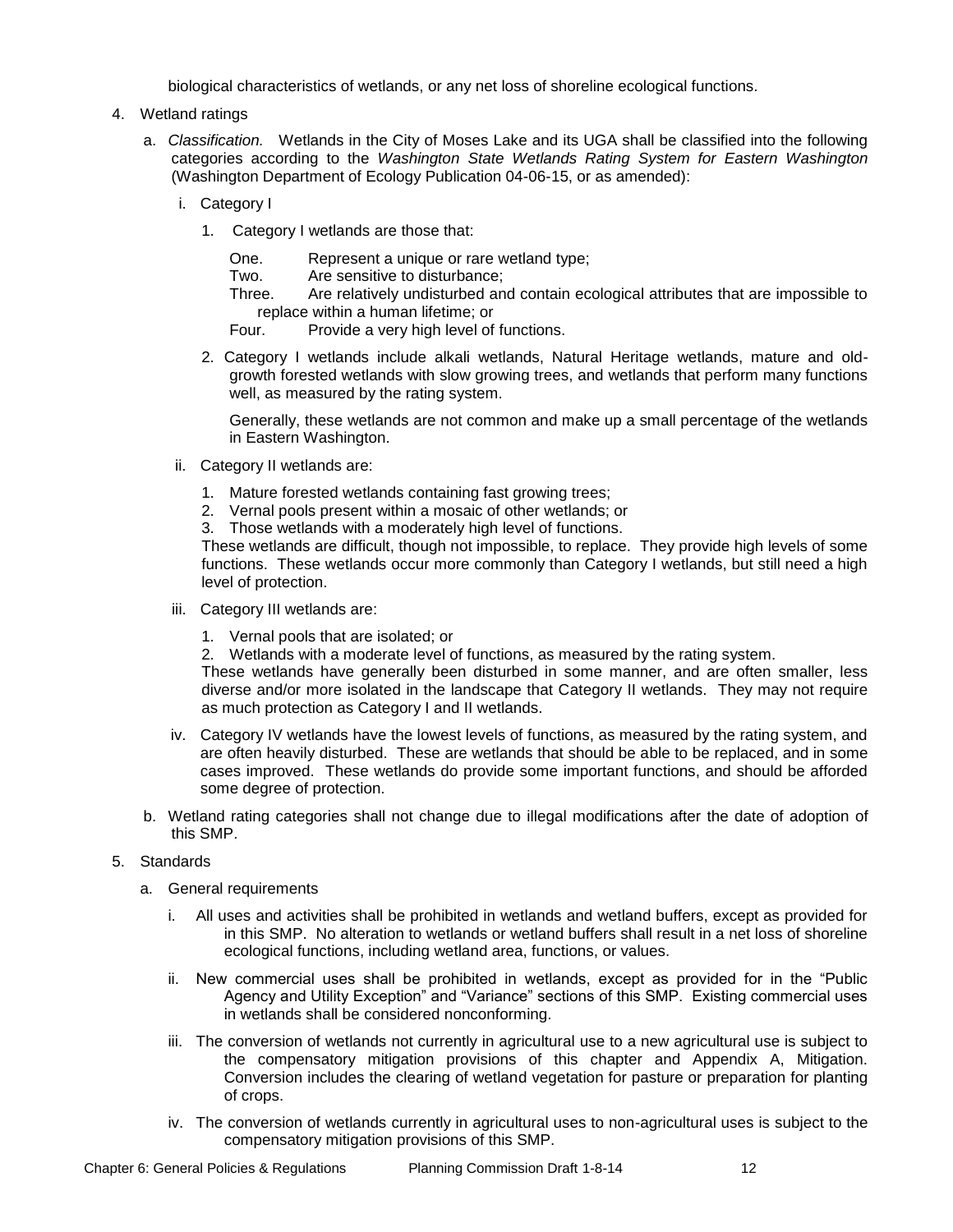- v. All activities and uses shall be prohibited from Category I wetlands, except as provided for in the "Public Agency and Utility Exception" and "Variance" sections of this SMP.
- vi. For Category II and III wetlands, the following standards shall apply. Full compensation for the loss of acreage and functions of wetland and buffers shall be provided under the terms established under the heading "Compensatory Mitigation Standards" below.
	- 1. Where wetland fill is proposed, it is presumed that an alternative development location exists; activities and uses shall be prohibited unless the applicant can demonstrate that:
		- a. The basic project purpose cannot reasonably be accomplished on another site or sites in the general region while still successfully avoiding or resulting in less adverse impact on a wetland; and
		- b. All on-site alternative designs that would avoid or result in less adverse impact on a wetland or its buffer, such as a reduction in the size, scope, configuration or density of the project, are not feasible.
	- 2. Wetland fill must comply with the fill standards in Chapter 8 of this SMP.
- vii. Category IV wetlands: activities and uses that result in unavoidable impacts may be permitted in Category IV wetlands and associated buffers in accordance with an approved wetland analysis report and compensatory mitigation plan, and only if the proposed activity is the only reasonable alternative that will accomplish the applicant's objectives. Full compensation for the loss of acreage and functions of wetland and buffers shall be provided under the terms established under the heading "Compensatory Mitigation Standards" below.
- b. Report requirements
	- i. A wetland analysis report shall be submitted to the Community Development Department for review prior to initiation of any use or activity adjacent to or within an affected wetland or its buffer.
	- ii. A compensatory mitigation report shall be submitted to the Community Development Department when a proposed use or activity will involve wetland and/or buffer impacts, as shown by a wetland analysis report.
	- iii. When appropriate, the Community Development Director may also require a wetland report to include an evaluation by the State Department of Ecology or an independent qualified expert regarding the applicant's analysis and the effectiveness of any proposed mitigating measures or programs and to include any recommendations as appropriate.
- c. Criteria for wetland analysis reports
	- i. A wetland analysis report shall be prepared by a qualified professional who is a certified Professional Wetland Scientist or a non-certified professional wetland scientist with a minimum of five (5) years of experience in the field of wetland science, including experience preparing wetland reports.
	- ii. The written report and the accompanying scaled plan sheets shall contain the following information, at a minimum:
		- 1. Written report:
			- a. The name and contact information of the applicant; the name, qualifications, and contact information for the primary author(s) of the wetland analysis report; a description of the proposal; identification of all the local, state, and/or federal wetland-related permit(s) required for the project; and a vicinity map for the project;
			- b. A statement specifying the accuracy of the report and all assumptions made and relied upon;
			- c. Documentation of any fieldwork performed on the site, including field data sheets for delineations, function assessments, baseline hydrologic data, etc.;
			- d. A description of the methodologies used to conduct the wetland delineations, function assessments, or impact analyses, including references;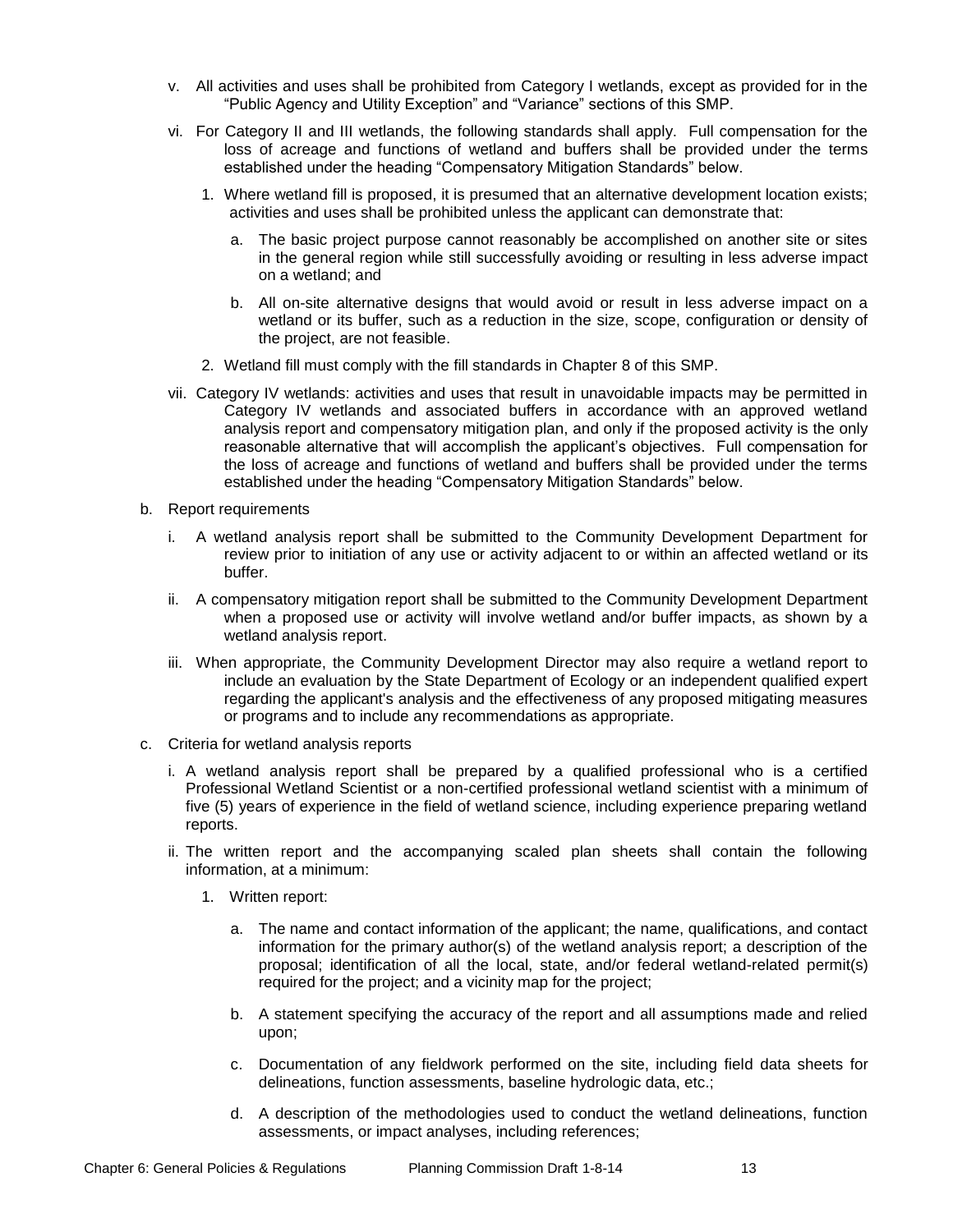- e. Identification and characterization of all critical areas, wetlands, water bodies, shorelines, floodplains, and buffers on or adjacent to the proposed project area. For areas off of the project site, estimate conditions within 300 feet of the project boundaries using the best available information;
- f. For each wetland identified on-site and within 300 feet of the project site provide: the wetland rating; required buffers; hydrogeomorphic classification; wetland acreage based on a professional survey from the field delineation (acreages for on-site portion and entire wetland area including off-site portions); Cowardin classification of vegetation communities; habitat elements; soil conditions based on site assessment and/or soil survey information; and to the extent possible, hydrologic information such as location and condition of inlet/outlets (if they can be legally accessed), estimated water depths within the wetland, and estimated hydroperiod patterns based on visual cues (e.g., algal mats, drift lines, flood debris, etc.). Provide acreage estimates, classifications, and ratings based on entire wetland complexes, not only the portion present on the proposed project site;
- g. A description of the proposed actions including an estimation of acreages of impacts to wetlands and buffers based on the field delineation and survey and an analysis of site development alternatives including a no-development alternative;
- h. An assessment of the probable cumulative impacts to the wetlands and buffers resulting from the proposed development;
- i. A description of reasonable efforts made to apply mitigation sequencing, as defined in this SMP, to avoid, minimize, and mitigate impacts to critical areas;
- j. A discussion of measures, including avoidance, minimization, and compensation, proposed to preserve existing wetlands and restore any wetlands that were degraded prior to the currently proposed land use activity;
- k. A conservation strategy for habitat and native vegetation that addresses methods to protect and enhance on-site habitat and wetland functions, and
- l. Evaluation of functions of the wetland and adjacent buffer using a functions assessment method recognized by local or state agency staff and including the reference for the method used and all data sheets. The preferred methods are as follows: for Category I wetlands, use (detailed) *Methods for Assessing Wetland Functions* (Washington Department of Ecology Publication 00-06-47); for Category II, III, and IV wetlands use (generic) *Washington State Wetlands Rating System for Eastern Washington*  (Washington Department of Ecology Publication 04-06-15).
- 2. Scaled plan sheet(s):
	- a. Maps (to scale) depicting delineated and surveyed wetland and required buffers on-site, including buffers for off-site critical areas that extend onto the project site; the development proposal; other critical areas; grading and clearing limits; areas of proposed impacts to wetlands and/or buffers (include square footage estimates);
	- b. A depiction of proposed stormwater management facilities and outlets (to scale) for the development, including estimated areas of intrusion into the buffers of any critical areas. The written report shall contain a discussion of the potential impacts to the wetland(s) associated with anticipated hydroperiod alterations from the project.
- d. Criteria for compensatory mitigation reports
	- 1. A compensatory mitigation report for wetland or buffer impacts shall be prepared by one or more qualified professionals including someone who is a certified Professional Wetland Scientist or a non-certified professional wetland scientist with a minimum of five (5) years experience designing compensatory mitigation projects. Said compensatory mitigation projects must have been installed and monitored for a minimum of two (2) years, in order to verify success. In addition, the design team may include civil engineers, landscape architects, or landscape designers, depending upon the complexity of the project.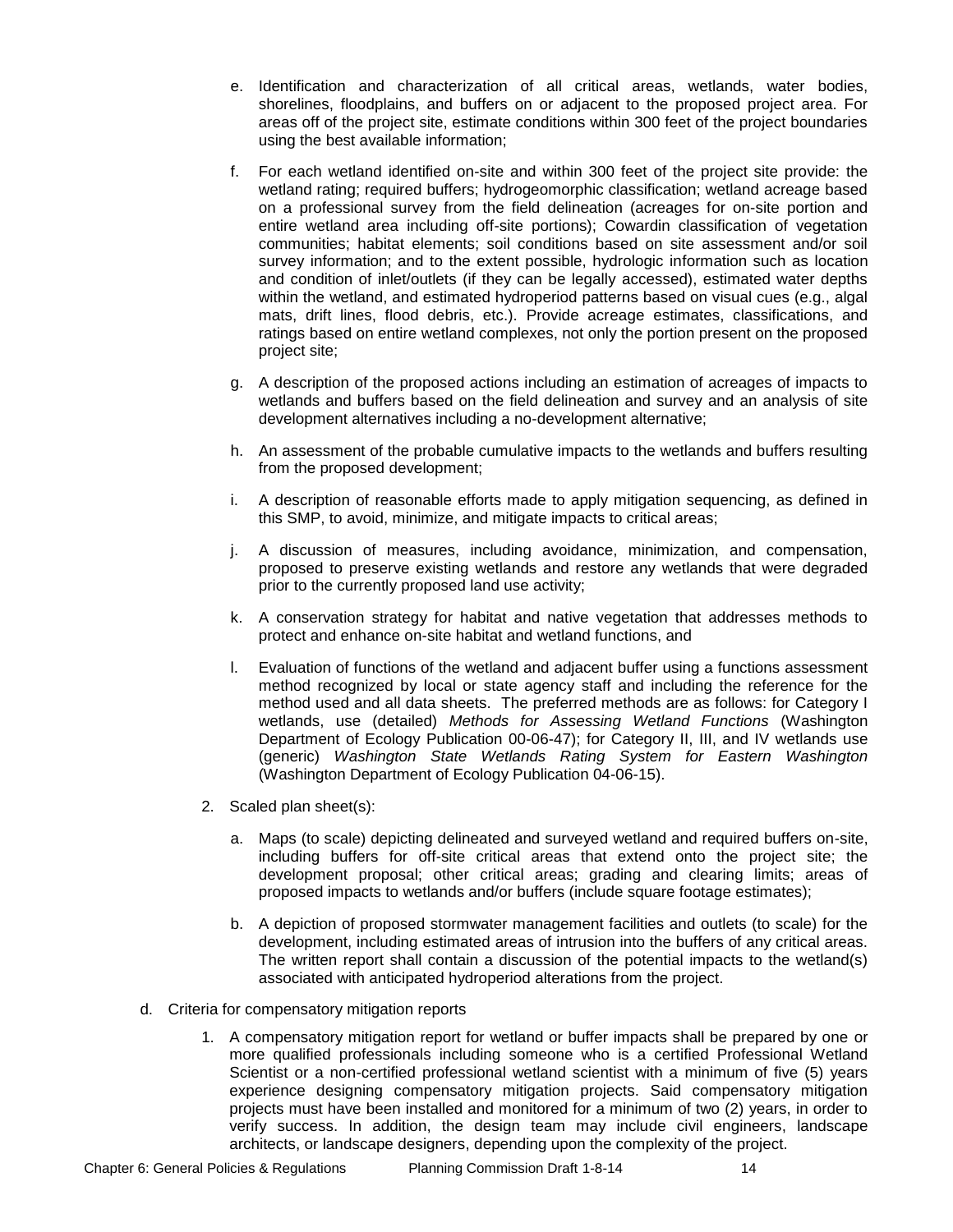- 2. A wetland analysis report, conforming to the standards above, must accompany or be included in the compensatory mitigation report.
- 3. The compensatory mitigation report must include a written report and scaled plan sheets containing, at a minimum, the following elements. Full guidance can be found in the *Wetland Mitigation in Washington State: Part 2 - Developing Mitigation Plans, March 2006*  (Washington State Department of Ecology, U.S. Army Corps of Engineers Seattle District, and U.S. Environmental Protection Agency Region 10; Ecology Publication #06-06-011b) or as revised.
	- a. Written report:
		- i. The name and contact information of the applicant; the name, qualifications, and contact information for the primary author(s) of the Compensatory Mitigation Report; a description of the proposal; a summary of the impacts and proposed compensation concept; identification of all the local, state, and/or federal wetland related permit(s) required for the project; and a vicinity map for the project;
		- ii. Description of the existing wetland and buffer areas proposed to be impacted including: acreages (or square footage) based on professional surveys of the delineations; Cowardin classifications including dominant vegetation community types (for upland and wetland habitats); hydrogeomorphic classification of wetland(s) on and adjacent to the site; the results of a functional assessment for the entire wetland and the portions proposed to be impacted; wetland rating based on the sub-section of this chapter headed "Wetland Ratings";
		- iii. An assessment of the potential changes in wetland hydroperiod from the proposed project and how the design has been modified to avoid, minimize, or reduce adverse impacts to the wetland hydroperiod;
		- iv. An assessment of existing conditions in the zone of the proposed compensation, including: vegetation community structure and composition, existing hydroperiod, existing soil conditions, existing habitat functions. Estimate future conditions in this location if the compensation actions are NOT undertaken (i.e., how would this site progress through natural succession?);
		- v. A description of the proposed conceptual actions for compensation of wetland and upland areas affected by the project. Describe future vegetation community types for years 1, 3, 5, 10, and 25 post-installation including the succession of vegetation community types and dominants expected. Describe the successional sequence of expected changes in hydroperiod for the compensation site(s) for the same time periods as vegetation succession. Describe the change in habitat characteristics expected over the same 25-year time period;
		- vi. The field data collected to document existing conditions, and on which future condition assumptions are based for hydroperiod (e.g., existing hydroperiod based on piezometer data, staff/crest gage data, hydrologic modeling, visual observations, etc.) and soils (e.g., soil pit data—hand dug or mechanically trenched; and soil boring data. Do not rely upon soil survey data for establishing existing conditions);
	- vii. A discussion of ongoing management practices that will protect wetlands after the project site has been developed, including proposed monitoring and maintenance programs (for remaining wetlands and compensatory mitigation wetlands);
	- viii. A bond estimate for the entire compensatory mitigation including the following elements: site preparation, plant materials, construction materials, installation oversight, maintenance twice/year for up to five (5) years, annual monitoring field work and reporting, and contingency actions for a period up to the proposed monitoring period;
	- ix. Proof of establishment of Notice on Title for the wetlands and buffers on the project site, including the compensatory mitigation areas.
	- x. Description of how the project design has been modified to avoid, minimize, or reduce adverse impacts to wetlands.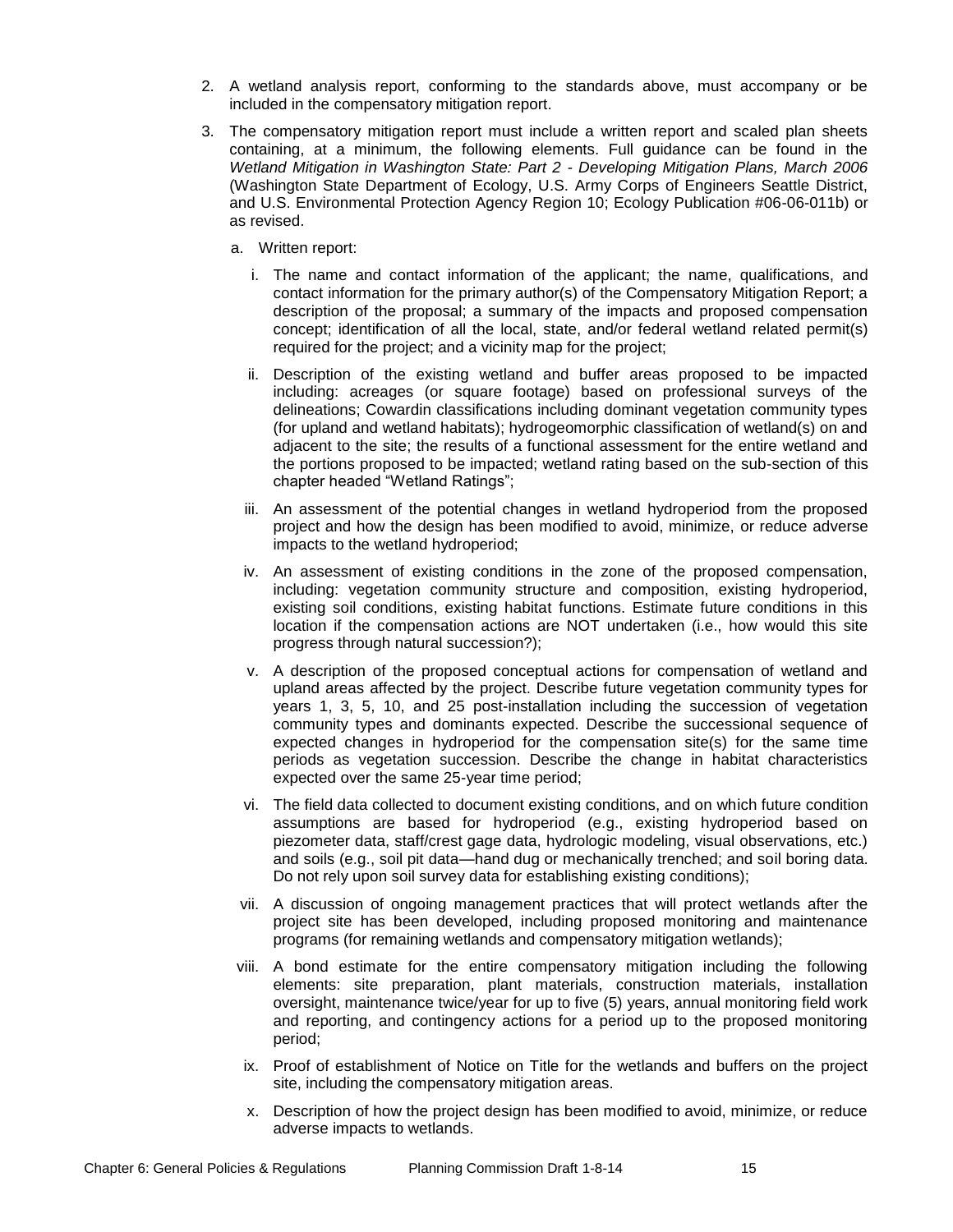- b. Scaled plan sheets:
	- i. Surveyed edges of the existing wetland and buffers, proposed areas of wetland and/or buffer impacts, location of proposed wetland and/or buffer compensation actions;
	- ii. Existing topography, ground-proofed, at two-foot contour intervals in the zone of the proposed compensation actions if any grading activity is proposed to create the compensation area(s). Also existing cross-sections of on-site wetland areas to which impacts are proposed, and cross-section(s) (estimated one-foot intervals) for the proposed areas of wetland or buffer compensation;
	- iii. Surface and subsurface hydrologic conditions including an analysis of existing and proposed hydrologic regimes for enhanced, created, or restored compensatory mitigation areas. Also, illustrations of how data for existing hydrologic conditions were used to determine the estimates of future hydrologic conditions;
	- iv. Conditions expected from the proposed on-site actions including future hydrogeomorphic types, vegetation community types by dominant species (wetland and upland), and future hydrologic regimes;
	- v. Required wetland buffers for existing wetlands and proposed compensation areas. Also, identify any zones where buffer reduction or enlargement beyond the standards identified in this SMP is proposed;
	- vi. A plant schedule for the compensatory area including all species by proposed community type and hydrologic regime, size and type of plant material to be installed, spacing of plants, "typical" clustering patterns, total number of each species by community type, and timing of installation;
	- vii. Performance standards (measurable standards reflective of years post-installation) for upland and wetland communities, monitoring schedule, and maintenance schedule and actions by each biennium.
- e. Compensatory mitigation standards
	- i. Mitigation shall achieve wetland functions equivalent to or greater than those that existed in the wetland prior to mitigation.
	- ii. When possible, mitigation shall be on-site and sufficient to maintain the functions and values of the wetland and buffer areas. If on-site mitigation is not feasible, then the applicant shall demonstrate that the site is the nearest that can reasonably achieve the goals of mitigation with high likelihood of success.
	- iii. Applicants shall demonstrate sufficient scientific expertise, supervisory capability, and financial resources to complete and monitor any proposed or required wetland mitigation project.
	- iv. Mitigation actions that require compensation by restoration of a former wetland, enhancement of a degraded wetland, or creation of new wetlands shall occur in the following order of preference:
		- a. Restoring a former wetland or creating a new wetland on the site of the project;
		- b. Restoring a former wetland or creating a new wetland in the same sub-basin as the project site;
		- c. Creating wetlands from disturbed upland sites outside of the subbasin;
		- d. Enhancing degraded wetlands;
		- e. Preserving high quality wetlands that are under imminent threat.
	- v. The size of a compensatory mitigation project shall be greater than the size of the affected wetland. When impacts to wetlands and wetland critical area buffers are proposed they must be mitigated using a 1:1 ratio.
	- vi. The mitigation ratio may be increased if the administrator identifies that:
		- a. Uncertainty exists as to the probable success of the proposed restoration or creation;
		- b. A significant time period will elapse between impact and replication of wetland functions;
		- c. Proposed mitigation will result in a lower category of wetland or reduced functions relative to the wetland being impacted; or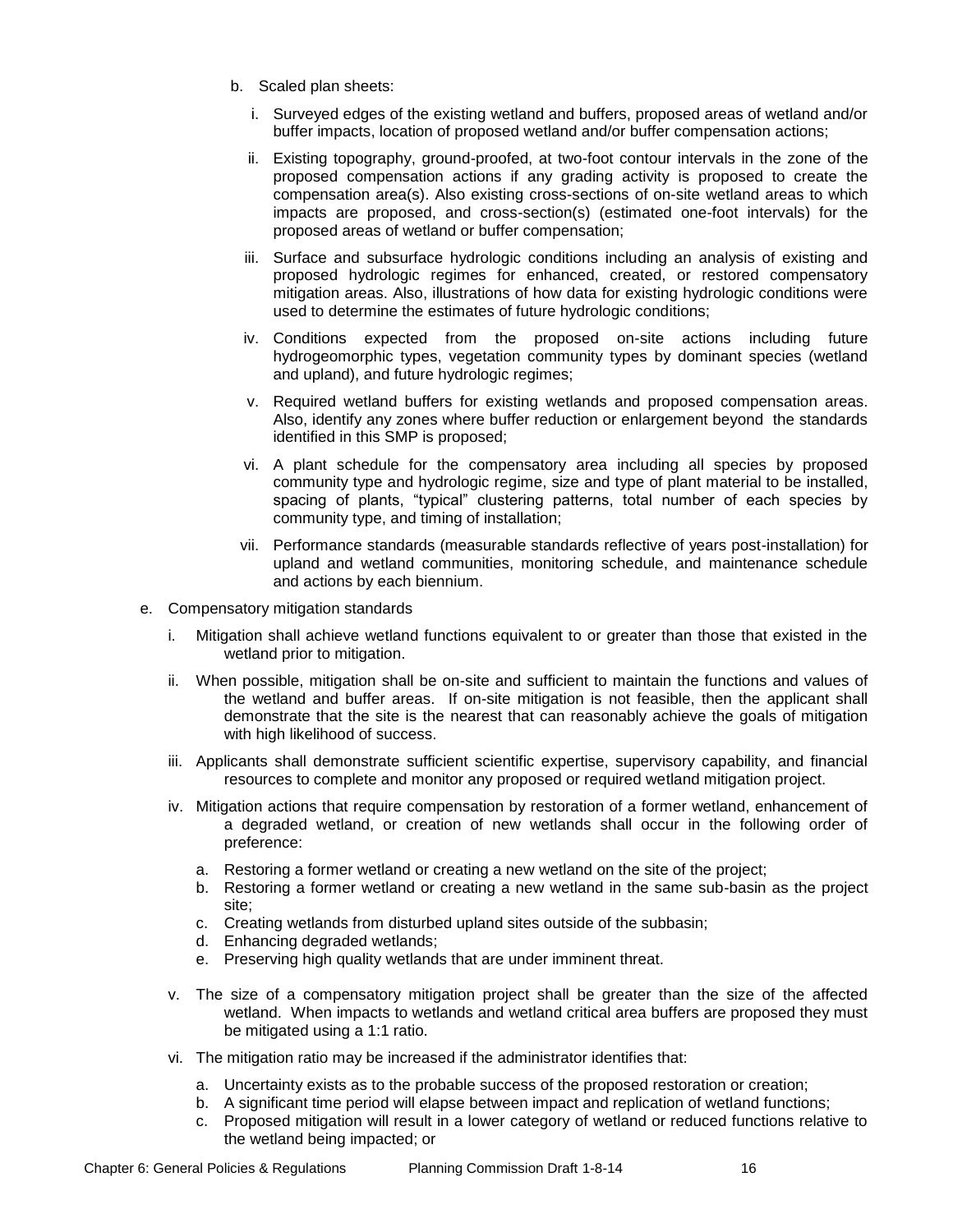- d. The impact was due to an unauthorized action.
- vii. Required compensatory mitigation reports shall be forwarded for review and comment to agencies with expertise or jurisdiction related to the proposal, including, but not limited to:
	- 1. The Washington Department of Ecology.
	- 2. The Washington Department of Fish and Wildlife.
	- 3. The Washington Department of Natural Resources.
	- 4. The U. S. Army Corps of Engineers.
	- 5. The U. S. Fish and Wildlife Service.
- viii. Prior to final plat approval, Certificate of Occupancy, or other final approval on a project, a performance surety agreement acceptable to the City Attorney must be entered into by the property owner and the City. The surety agreement must include the complete costs for the mitigation and monitoring, which may include but is not limited to: the cost of installation, delivery, plant material, soil amendments, permanent irrigation, seed mix, and three monitoring visits and reports by a qualified professional. The Community Development Department must approve the estimate for said improvements. The surety shall be for 150% of the estimated cost.
- f. Subdivisions
	- i. The major or short subdivision of lands that include wetlands is subject to the following:
		- a. Land that is located wholly within a wetland or its buffer may not be subdivided.
		- b. Land that is located partially within a wetland or its buffer may be subdivided provided that an accessible and contiguous portion of each new lot is located outside of the wetland and its buffer and meets minimum lot size requirements.
		- c. Access roads and utilities serving the proposed subdivision may be permitted within the wetland and associated buffers only if the City determines that no other feasible alternative exists and all impacts are mitigated.
	- ii. The administrator may allow greater density of development outside of wetland areas and associated buffers as an incentive, provided:
		- a. A high level of protection for on-site resources is provided and demonstrated in an approved wetland analysis report and compensatory mitigation plan.
		- b. Good and sufficient cause has been shown.
		- c. The overall density of the project does not exceed what would otherwise be allowed.
- g. Signs and fencing of wetlands: During construction, the outer perimeter of the wetland buffer and the clearing limits identified by an approved permit or authorization shall be marked in the field with temporary "clearing limits" fencing in such a way as to ensure that no unauthorized intrusion will occur. The marking is subject to inspection by the Community Development Department prior to commencement of permitted activities. This temporary marking shall be maintained throughout construction and shall not be removed until permanent signs and fencing, if required, are in place. As a condition of any permit or authorization pursuant to this chapter, the administrator may require permanent signs and/or fencing along the perimeter of a wetland or buffer in order to protect the functions and values of the wetland, or to minimize future impacts or encroachment upon the wetland or buffer.
- h. Wetland buffers
	- i. Buffer widths: wetland buffers must be maintained in accordance with the following tables: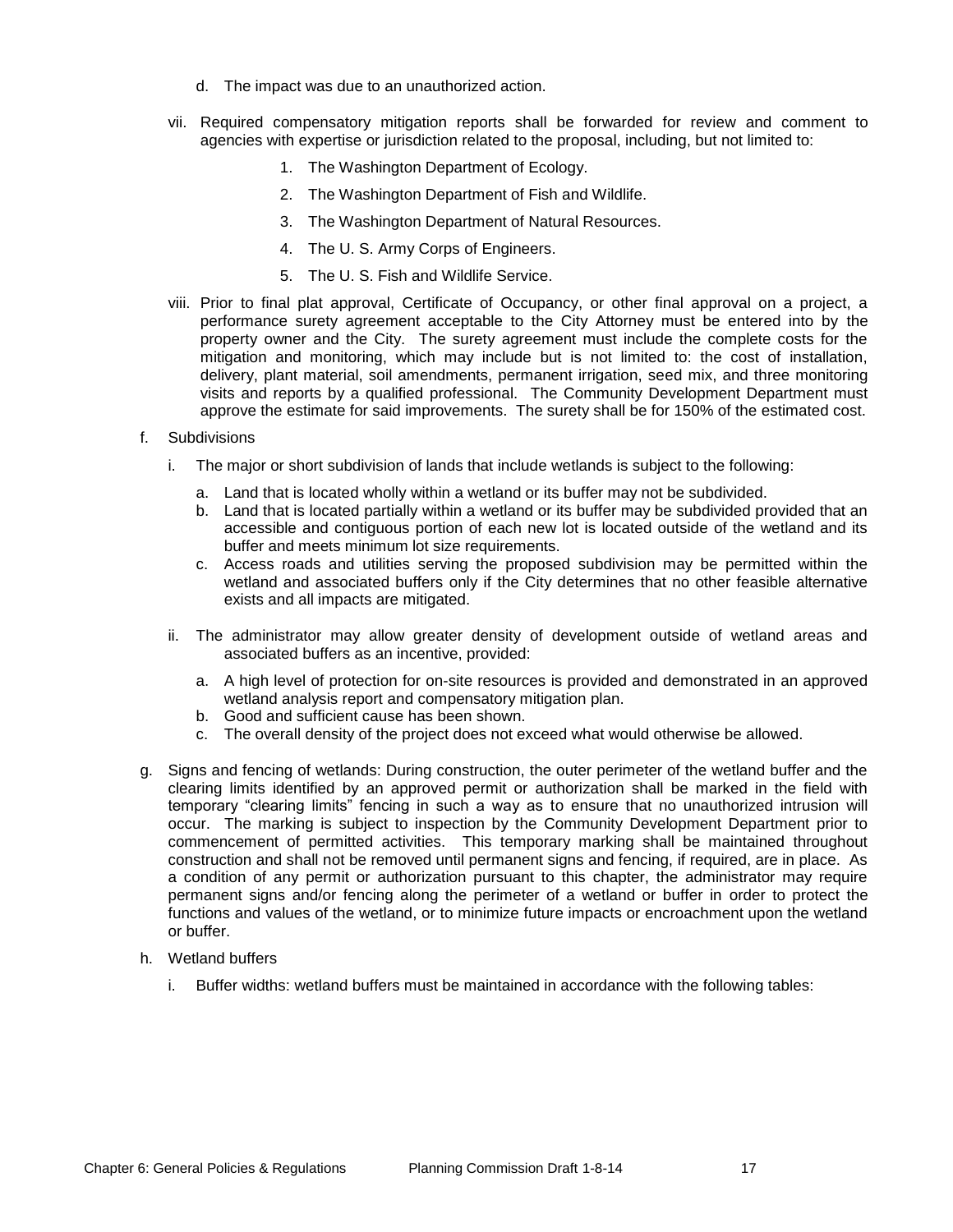## **Table 6.1: Wetland Buffer Widths**

| <b>Wetland Category</b>                      | <b>Standard Buffer</b><br>Width | Additional buffer<br>width if wetland<br>scores 21-25<br>habitat points | Additional buffer<br>width if wetland<br>scores 26-29<br>habitat points | Additional buffer<br>width if wetland<br>scores 30-36<br>habitat points |
|----------------------------------------------|---------------------------------|-------------------------------------------------------------------------|-------------------------------------------------------------------------|-------------------------------------------------------------------------|
|                                              | 75'                             | Add 15'                                                                 | Add 45'                                                                 | Add 75'                                                                 |
| Category I or II:<br>Based on total<br>score |                                 |                                                                         |                                                                         |                                                                         |
| Category I or II:                            | 75'                             | Add 15'                                                                 | Add 45'                                                                 | Add 75'                                                                 |
| Forested                                     |                                 |                                                                         |                                                                         |                                                                         |
| Category I:                                  | 190'                            | NA                                                                      | NA                                                                      | <b>NA</b>                                                               |
| Natural Heritage<br>Wetlands                 |                                 |                                                                         |                                                                         |                                                                         |
| Category I or II:                            | 150'                            | <b>NA</b>                                                               | <b>NA</b>                                                               | <b>NA</b>                                                               |
| Alkali or Vernal<br>Pool                     |                                 |                                                                         |                                                                         |                                                                         |
| Category III (all)                           | 25'                             | <b>NA</b>                                                               | <b>NA</b>                                                               | <b>NA</b>                                                               |
| Category IV (all)                            | 25'                             | <b>NA</b>                                                               | <b>NA</b>                                                               | <b>NA</b>                                                               |

Notes:

1). Additional buffer widths are added to the standard buffer widths. For example, a Category I wetland scoring 32 points for habitat function would require a buffer of 150' (75 + 75).

2). The standard buffer widths assume that the buffer is vegetated with a native plant community appropriate for the ecoregion. If the existing buffer is unvegetated, sparsely vegetated, or vegetated with invasive species that do not perform the needed functions, the buffer shall either be planted to create the appropriate plant community, or the buffer shall be widened to ensure that adequate functions of the buffer are provided.

3). The standard buffers have been reduced by 25%, contingent on implementation of the mitigation measures in Table 6.2. If an applicant chooses not to apply the mitigation measures in Table 6.2, then the width of the buffer must be increased to the original width by dividing by 75%. For example, a 75' buffer with the mitigation measures would be a 100' buffer without them, and a 25' buffer with the mitigation measures would be a 33.3' buffer without them.

### **Table 6.2: Required Measures to Minimize Impacts to Wetlands**

(Measures are required, where applicable to a specific proposal)

| Disturbance         | Required Measures to Minimize Impacts                                                                                                                                                                                                           |  |  |
|---------------------|-------------------------------------------------------------------------------------------------------------------------------------------------------------------------------------------------------------------------------------------------|--|--|
| Lights              | * Lighting shall be minimally invasive to wetland areas                                                                                                                                                                                         |  |  |
| <b>Noise</b>        | * Locate activity that generates noise away from wetland                                                                                                                                                                                        |  |  |
|                     | * If warranted, enhance existing buffer with native vegetation adjacent to<br>noise source                                                                                                                                                      |  |  |
|                     | * For activities that generate relatively continuous, potentially disruptive noise,<br>such as certain heavy industry or mining, establish an additional 10' heavily<br>vegetated buffer strip immediately adjacent to the outer wetland buffer |  |  |
| <b>Toxic Runoff</b> | Route all new, untreated runoff away from the wetland while ensuring<br>wetland is not dewatered                                                                                                                                                |  |  |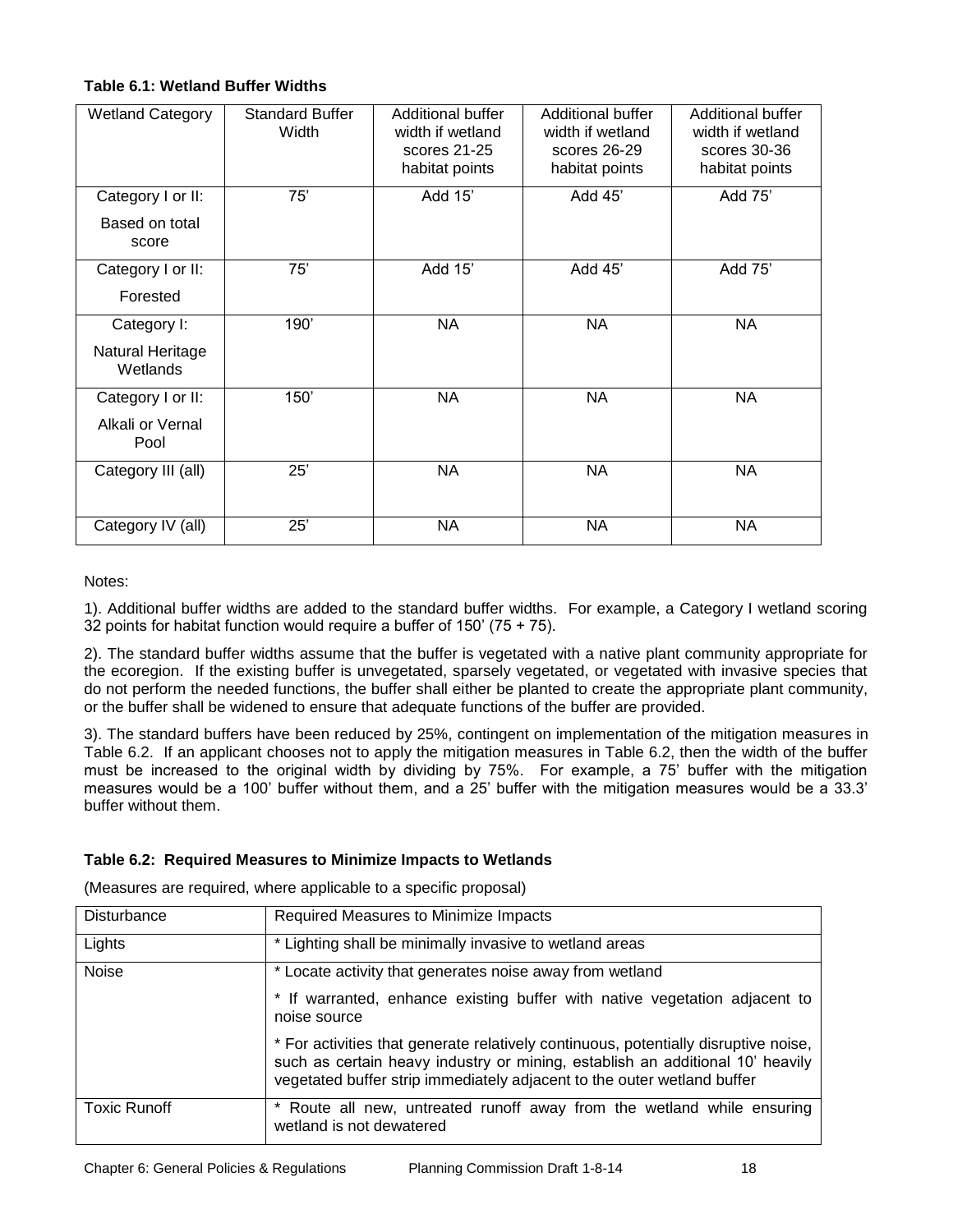|                                      | * Establish covenants limiting use of pesticides within 150' of wetland<br>* Apply integrated pest management                                         |  |  |
|--------------------------------------|-------------------------------------------------------------------------------------------------------------------------------------------------------|--|--|
| Stormwater Runoff                    | * Retrofit stormwater detention and treatment for roads and existing adjacent<br>development                                                          |  |  |
|                                      | * Prevent channelized flow from lawns from directly entering the buffer                                                                               |  |  |
|                                      | * Use Low Impact Development techniques (per Puget Sound Action Team<br>LID Technical Guidance Manual)                                                |  |  |
| Changes in Water<br>Regime           | * Infiltrate or treat, detain, and disperse into buffer new runoff from impervious<br>surfaces and new lawns                                          |  |  |
| Pets and Human<br><b>Disturbance</b> | * Use privacy fencing OR plant dense vegetation to delineate buffer edge and<br>to discourage disturbance using vegetation appropriate for the region |  |  |
|                                      | Place wetland and its buffer in a separate tract or protect with a<br>conservation easement                                                           |  |  |
| Dust                                 | * Use best management practices to control dust                                                                                                       |  |  |
| Disruption of corridors or           | * Maintain connections to offsite areas that are undisturbed                                                                                          |  |  |
| connections                          | * Restore corridors or connections to offsite habitats by replanting                                                                                  |  |  |

- ii. Criteria for increasing, reducing, and averaging: The standard buffer widths shall be applied unless the administrator determines through a scientifically supportable method that a greater or lesser buffer width would serve to protect the functions and values of a particular wetland. The standard buffer widths may not be reduced by more than 25%. Greater buffer widths or rehabilitation of an inadequate plant community may be required where necessary to ensure development does not result in adverse impacts to wetlands.
- iii. All buffers shall be measured from the wetland boundary as surveyed in the field. The width of the wetland buffer shall be determined according to the wetland category and the proposed land use. The same buffer widths and measurement criteria shall apply to any wetland created, restored, or enhanced as compensation for approved wetland alterations. Buffers shall be clearly marked on the ground and the administrator may require signs and/or fencing along the perimeter of a wetland or buffer in order to protect the functions and values of the wetland, or to minimize future impacts or encroachment upon the wetland or buffer.
- iv. Wetland buffer width averaging. The administrator may allow averaging of wetland buffer widths in accordance with an approved critical areas report, provided the following conditions are met:
	- 1. There will be no reduction in wetland functions and values;
	- 2. The buffer at its narrowest point is never less than the greater of either  $\frac{3}{4}$  of the required width or 75' for Category I & II, 50' for Category III, and 25' for Category IV.
	- 3. The total area contained in the buffer area is no less than would otherwise have been applied under a constant buffer width.
	- 4. One of the following is met:

a) If the averaging is to improve wetland protection, the wetland has significant differences in characteristics that affect its habitat functions, such as a wetland with a forested component adjacent to a degraded emergent component or a "dual-rated" wetland with a Category I area adjacent to a lower-rated area, then the buffer shall be increased adjacent to the higher-functioning area of habitat or more-sensitive portion of the wetland and decreased adjacent to the lowerfunctioning or less-sensitive portion; OR

b) If the averaging is to allow reasonable use of a parcel, there are no feasible alternatives to the site design that could be accomplished without buffer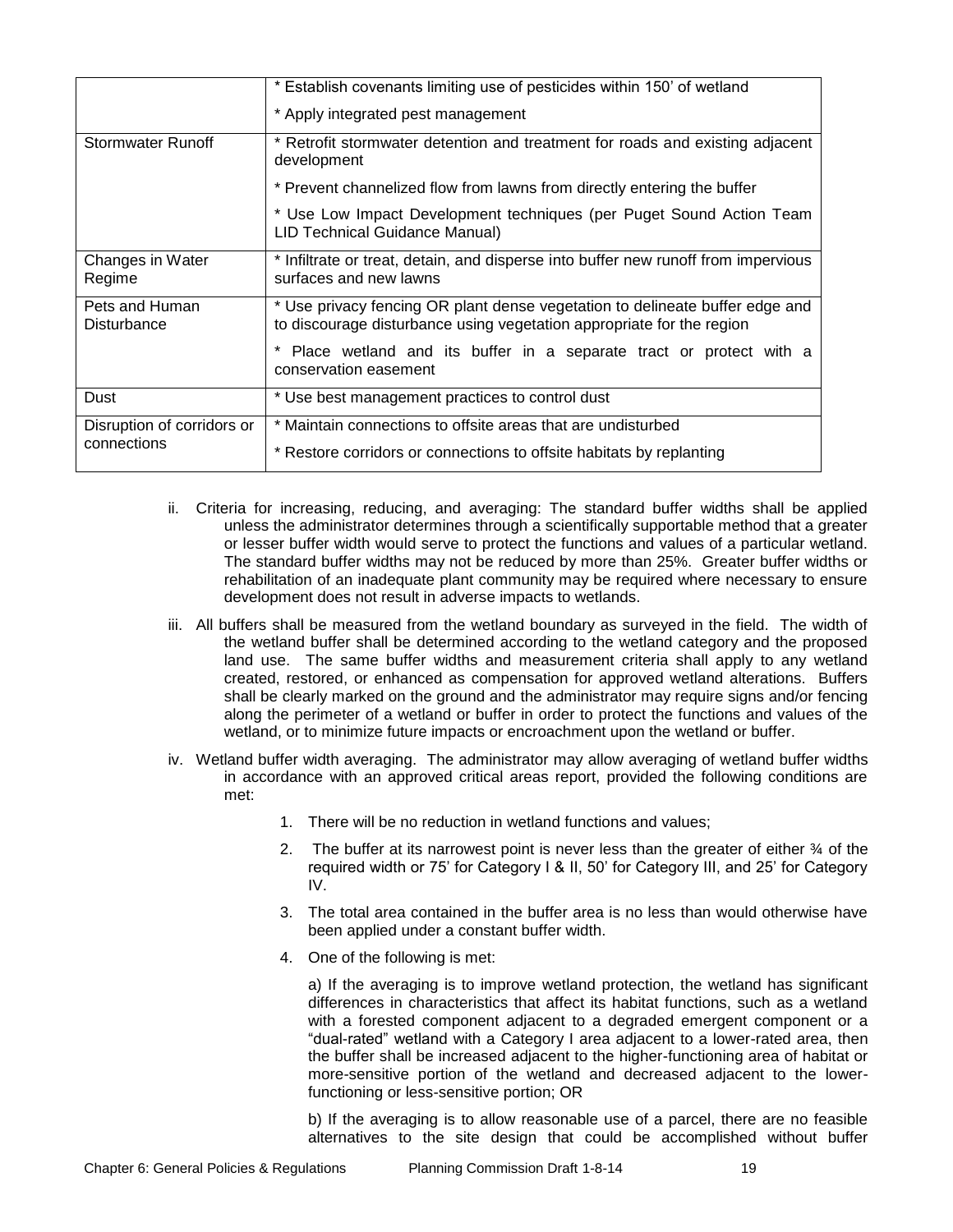#### averaging

- v. Where other critical areas coincide with wetlands, buffers shall be configured so as to protect aggregate functions and values. Particular consideration shall be given to habitat connectivity.
- vi. The location of all required buffers shall be clearly and permanently marked on any project site prior to initiation of site work.
- vii. Wetland buffer widths are based on the assumption that the buffer is well vegetated with native species appropriate to the area. Wetland buffer zones shall be retained in their natural condition. Where necessary to ensure that development does not result in adverse impacts to wetlands, rehabilitation of degraded buffer zones may be required. Where buffer disturbances are unavoidable during adjacent construction, re-vegetation with native plant materials will be required.
- viii. The following activities shall be allowed within wetland buffers, provided appropriate measures are undertaken to ensure no net loss of shoreline ecological functions:
	- 1. Conservation or restoration activities aimed at protecting or enhancing soil, water, vegetation, wildlife, or any shoreline ecological functions.
	- 2. Removal of plants that represent a hazard to safety, security, or shoreline ecological functions (including noxious weeds), provided those plants are replaced under the direction of a qualified professional with appropriate native species. Trees shall be replaced at a ratio of 2:1 for younger trees and 4:1 for mature trees.
	- 3. Passive recreation, including pervious walkways or trails located in the outer 25% of the buffer area, wildlife viewing structures, and fishing access areas, provided these are designed and approved as part of an overall site development plan.
	- 4. Educational and scientific research activities.
	- 5. Normal and routine maintenance and repair of any existing public or private facilities, provided disturbed areas are restored to a natural condition.
	- 6. Repair and maintenance of non-conforming uses or structures, where legally established within the buffer, provided they do not increase the degree of nonconformity.
- i. If the site of a proposed use or activity contains or is within a wetland area, the applicant shall submit an affidavit that declares whether the applicant has knowledge of any illegal alteration to any or all wetlands on the proposed site and whether the applicant previously has been found in violation of any local ordinance pertaining to shorelines or critical areas. If the applicant has previously been found in violation, the applicant shall declare whether such violation has been corrected to the satisfaction of the City.
- 6. Storm water management facilities shall be allowed within the outer 25% of a wetland buffer provided there is no other feasible location and that the location of such facilities will not adversely impact the functions and values of the wetland or otherwise cause any loss of shoreline ecological functions. Appropriate vegetation and management activities that will complement buffer function may be required.
- 7. Unauthorized Alterations and Enforcement
	- a. When a wetland or its buffer has been altered in violation of this SMP, all ongoing development work shall stop and the critical area shall be restored. The City shall have the authority to issue a "stopwork" order to cease all ongoing development work and order restoration, rehabilitation, or replacement measures at the owner's or other responsible party's expense to compensate for violation of provisions of this SMP.
	- b. All development work shall remain stopped until a restoration plan is submitted by the property owner or authorized agent and approved by the City. Such a plan shall be prepared by a qualified professional using the currently accepted scientific principles and shall describe how the actions proposed meet the minimum requirements described below. The Administrator shall, at the violator's expense, seek expert advice in determining the adequacy of the plan. Inadequate plans shall be returned to the applicant or violator for revision and resubmittal.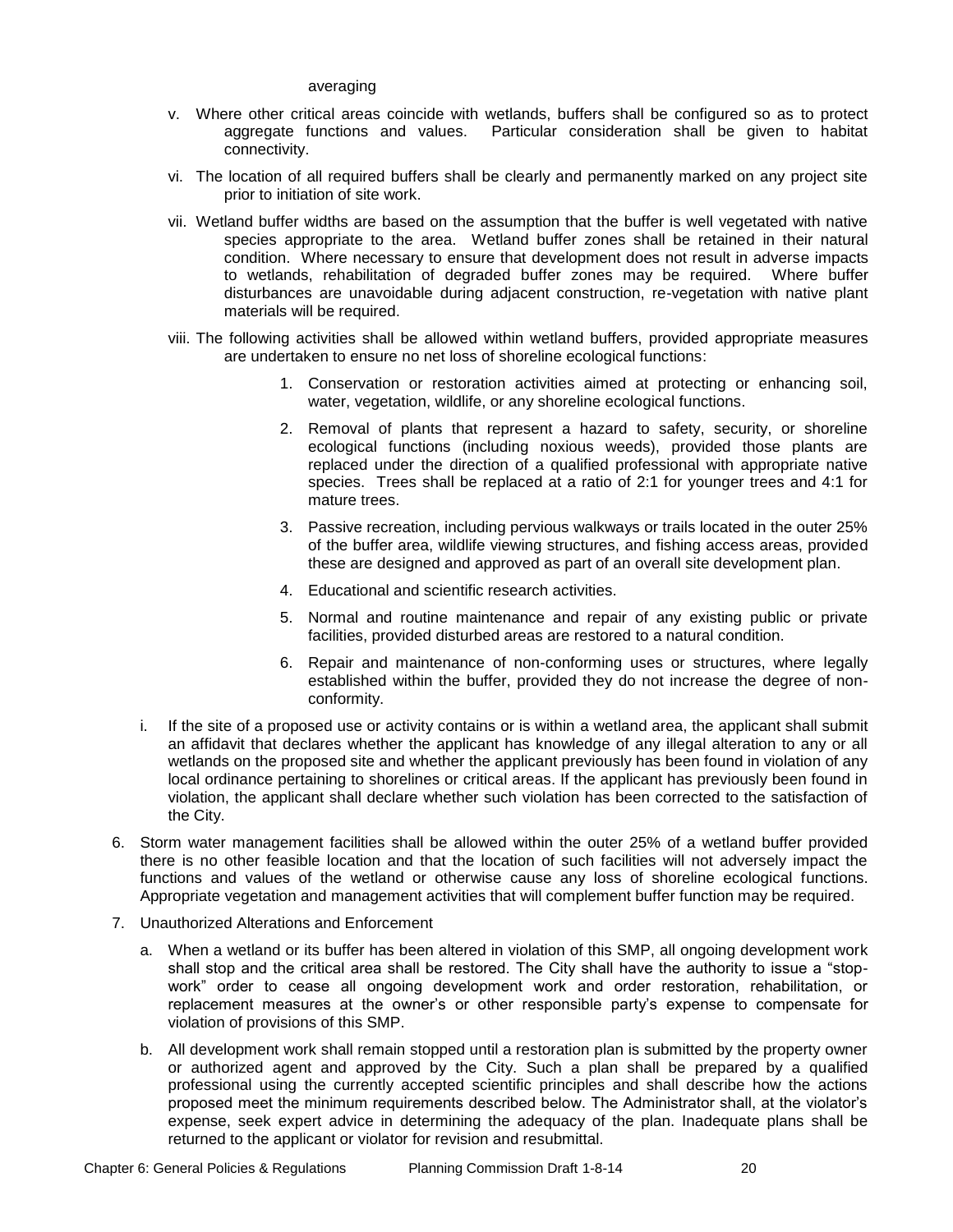- c. The following minimum performance standards shall be met for the restoration of a wetland, provided that if the violator can demonstrate that greater functions and habitat values can be obtained, these standards may be modified:
	- i. The historic structure, functions, and values of the affected wetland shall be restored, including water quality and habitat functions;
	- ii. The historic soil types and configuration shall be replicated;
	- iii. The wetland and buffers shall be replanted with native vegetation that replicates the vegetation historically found on the site in species types, sizes, and densities. The historic functions and values should be replicated at the location of the alteration; and information demonstrating compliance with other applicable provisions of this SMP shall be submitted to the Administrator.
- d. Site Investigations. The Administrator is authorized to make site inspections and take such actions as are necessary to enforce this SMP. The Administrator shall present proper credentials and make a reasonable effort to contact any property owner before entering onto private property.
- e. Any person, party, firm, corporation, or other legal entity violating any of the requirements of this code is deemed to have committed a civil infraction, subject to enforcement and penalties in accordance with the provisions of the Moses Lake Municipal Code. Each day or portion of a day during which a violation of this SMP is committed or continued shall constitute a separate offense. Any development carried out contrary to the provisions of this SMP shall constitute a public nuisance and may be enjoined as provided by the statutes of the State of Washington. The City may levy civil penalties against any person, party, firm, corporation, or other legal entity for violation of any of the provisions of this SMP. The civil penalty shall be assessed at the same penalty as a zoning violation under Moses Lake Municipal Code 1.20.050.E.
- f. If the wetland affected cannot be restored, monies collected as penalties shall be deposited in a dedicated account for the preservation or restoration of landscape processes and functions in the watershed in which the affected wetland is located. The City may coordinate its preservation or restoration activities with other local governments in the watershed to optimize the effectiveness of the restoration action.

### **6-40. Economic Development**

6-40-010. The following policies apply throughout the shoreline area.

### 6-40-020. Policies

- 1. Activities and uses in shoreline areas should result in long-term over short-term benefits to the local economy.
- 2. In making permitting decisions, the City should evaluate the short-term economic gain or convenience of proposed activities and uses relative to long-term and potentially costly impairments to the natural shoreline that could result from such uses.
- 3. In making permitting decisions, the City should favor preserving resources and values of shorelines for future generations over development that would irretrievably damage shoreline resources.
- 4. Water-dependent and water-related commercial development should be accommodated where commercial activities and uses can be accomplished with no net loss of shoreline ecological functions and where such development is consistent with the vision, goals, and policies articulated in the City's Comprehensive Plan.

### **6-50. Environmental Impacts and Water Quality**

6-50-010. The Shoreline Management Act is concerned with the environmental impacts that uses and activities may have on water quality and the fragile shorelines of the state. Shoreline areas and water quality are affected in numerous ways by human occupation and development of shoreline areas. Development typically increases the area of impermeable surfaces, which increases runoff, causing higher peak storm water discharge at a higher velocity, which causes scouring and erosion of shorelines. Erosion increases suspended solids and carries heavy metals, household wastes, and excess nutrients into the water, which leads to decreased levels of dissolved oxygen in the water. The degradation of water quality affects wildlife habitat and public health.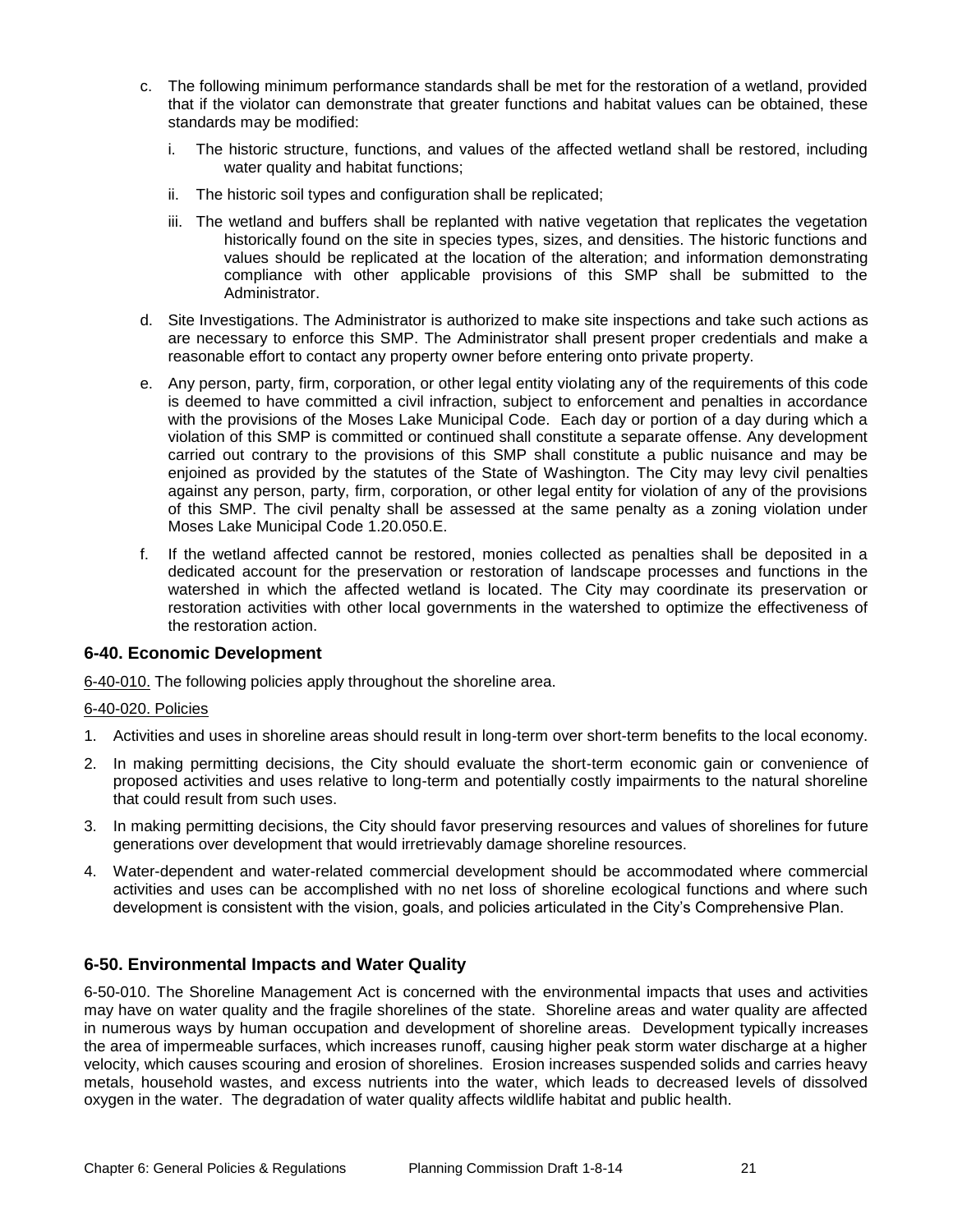### 6-50-020. Policies

- 1. The adverse impacts of shoreline uses and activities on ecological processes and functions should be mitigated during all phases of development—including but not limited to design, construction, management, and use—to ensure no net loss of shoreline ecological functions.
- 2. The City should require reasonable setbacks, buffers, and stormwater management systems to ensure no net loss of water quality or shoreline ecological functions.
- 3. All runoff treatment measures for the purpose of maintaining and/or enhancing water quality should be conducted on-site and before shoreline development affects waters or shoreline ecological functions off-site.

#### 6-50-030. Regulations

- 1. Solid and liquid wastes, untreated effluents, oil, chemicals, and other hazardous materials shall not be allowed to enter any body of water or to be discharged onto land. Equipment for the transportation, storage, handling, or application of such materials shall be maintained in a safe and leak-proof condition. If there is evidence of leakage, the further use of such equipment shall be suspended until the deficiency has been satisfactorily corrected.
- 2. All shoreline uses and activities shall be located, designed, constructed, managed, and maintained in a manner that minimizes adverse impacts to surrounding land and water uses, is aesthetically compatible with the affected area, and ensure no net loss of water quality or shoreline ecological functions.
- 3. All shoreline uses and activities, both during construction and for the life of the project, shall utilize best management practices to minimize any increase in surface water runoff and to control, treat, and release surface water runoff so that receiving water quality and shoreline ecological functions are not adversely affected. Such measures may include but are not limited to dikes, catch basins, settling ponds, oil/water separators, grassy swales, interceptor drains, and landscaped buffers. All measures shall be adequately maintained to insure proper functioning over time. The *Stormwater Management Manual for Eastern Washington* (Washington Department of Ecology Publication 04-10-076, or as revised) shall provide the preferred guidance for surface water runoff best management practices.
- 4. All shoreline uses and activities shall utilize effective erosion control methods during project construction and operation.
- 5. Land clearing, grading, filling, and alteration of natural drainage features and landforms shall be limited to the minimum necessary for development.
- 6. All shoreline uses and activities shall be located and designed to minimize or prevent the need for shoreline stabilization measures, flood protection works, filling, or substantial site re-grading.
- 7. Any dredging or filling activities shall be conducted in such a way as to minimize the effects on water quality from the addition of suspended solids, leaching of contaminants, or disturbances to habitat, and shall be consistent with this master program, including the dredging and filling provisions in Chapter 8, as well as the requirements of applicable regulatory agencies, including but not limited to the Washington Department of Fish and Wildlife and the U. S. Army Corps of Engineers.
- 8. Herbicides and pesticides shall not be applied or allowed to directly enter water bodies or wetlands unless approved for such use by the appropriate agencies.
- 9. The City shall give preference to biological or mechanical means rather than herbicides for weed control in shoreline jurisdiction. If the situation requires the use of herbicides, they shall be applied only to noxious weeds, with care taken to prevent chemicals from entering water bodies or damaging beneficial shoreline vegetation. The applicant shall specify the methods that will be used to ensure that the use complies with all provisions of this section "Environmental Impacts and Water Quality", including preventing the chemicals from entering adjacent water bodies or wetlands or damaging beneficial shoreline vegetation.
- 10. All uses and activities shall adhere to all required setbacks and other development standards, and shall maintain all required buffers, in accordance with the provisions of this SMP.
- 11. Retaining walls for purposes other than shoreline stabilization shall meet the following minimum standards.
	- a. Environment-specific regulations: where allowed, retaining walls for purposes other than shoreline stabilization shall comply with the environment-specific requirements in Chapter 9 of this SMP.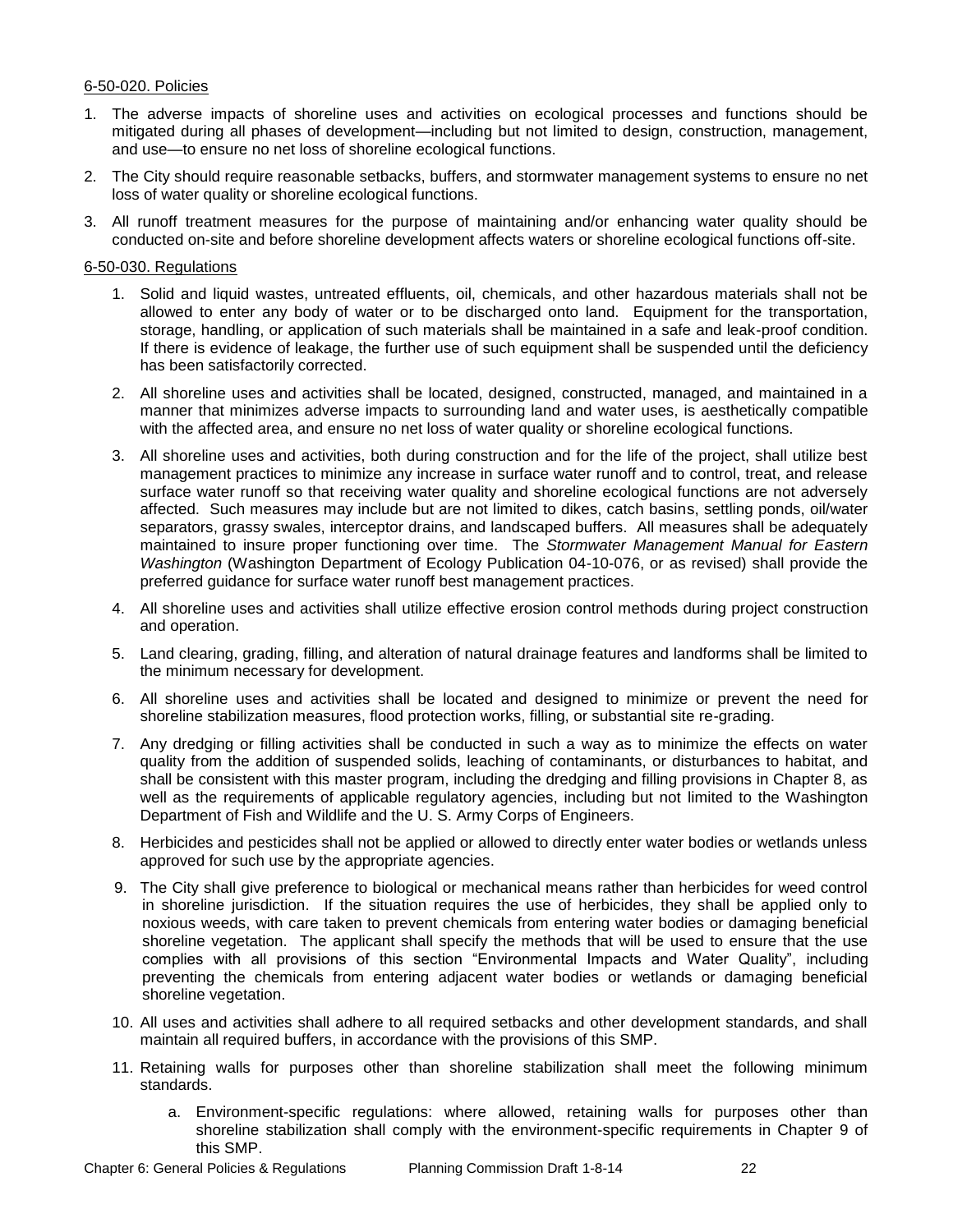- b. The City may increase the required setbacks shown in Table 9.3 where necessary to protect shoreline ecological functions and ensure compliance with all provisions of this section.
- c. The required setback between the retaining wall and the OHWM shall be considered a buffer zone and shall be planted with native vegetation adequate to prevent entry of pollutants into Moses Lake. A planting plan shall be submitted for review and approval.

# **6-60. Parking**

6-60-010. Parking is the temporary storage of automobiles or other motorized vehicles. The policies that follow apply to all areas where vehicles are parked, including parking incidental to another permitted use.

### 6-60-020. Policies

- 1. Parking in shoreline areas should serve a permitted shoreline use.
- 2. Parking facilities should be located and designed to minimize adverse impacts including those related to stormwater runoff, water quality, aesthetics, public access, and vegetation and habitat maintenance.
- 3. Parking facilities should be designed and landscaped to minimize adverse impacts upon adjacent properties and the shoreline. Landscaping should consist of vegetation from the recommended list (see chapter 14) or other vegetation approved by the City.
- 4. Parking should be planned to achieve optimum use of land within the area under shoreline jurisdiction. Where practical, parking should serve more than one use, such as recreational use on weekends and commercial use on weekdays.

### 6-60-030. Regulations

- 1. Parking in shoreline areas shall directly serve a permitted shoreline use. Parking as a primary use shall be prohibited within shoreline areas and over water.
- 2. Parking facilities shall prevent surface water runoff from contaminating water bodies, using best available technology and best management practices, including a maintenance program to assure proper functioning over time of any stormwater facilities required to achieve this. The *Stormwater Management Manual for Eastern Washington* (Washington Department of Ecology Publication 04-10-076, or as revised) shall provide the preferred guidance for stormwater best management practices.
- 3. Commercial parking facilities in areas under shoreline jurisdiction shall be located landward of the principal building being served, except when the parking facility is within or beneath the structure, where provisions are made to separate and screen the parking from the shoreline, or in cases where an alternative location will have less environmental impact on the shoreline.
- 4. Commercial parking facilities shall be adequately screened and landscaped with plants from the recommended list (see Chapter 14) or other vegetation approved by the City.
- 5. Parking facilities that will serve more than one use, such as recreational use on weekends and commercial use on weekdays, shall be encouraged.

### **6-70. Public Access**

6-70-010. Shoreline public access is the physical ability of the general public to reach and touch the water's edge and/or the ability to have a view of the water and the shoreline from upland locations. Public access can include picnic areas, pathways and trails, floats and docks, viewing towers, bridges, boat launches, street ends, ingress and egress, and parking.

### 6-70-020. Policies

- 1. Public access should be provided as close as possible to the water's edge as appropriate.
- 2. Public access should be designed with provisions for people with disabilities.
- 3. Public access to the shorelines afforded by street ends, public utilities, and rights-of-way should be preserved, maintained, and enhanced.
- 4. Public access opportunities should be designed to provide for public safety.
- 5. Public access opportunities should be designed to minimize potential impacts to private property and individual privacy. To avoid unnecessary user conflict, there should be a physical separation or other means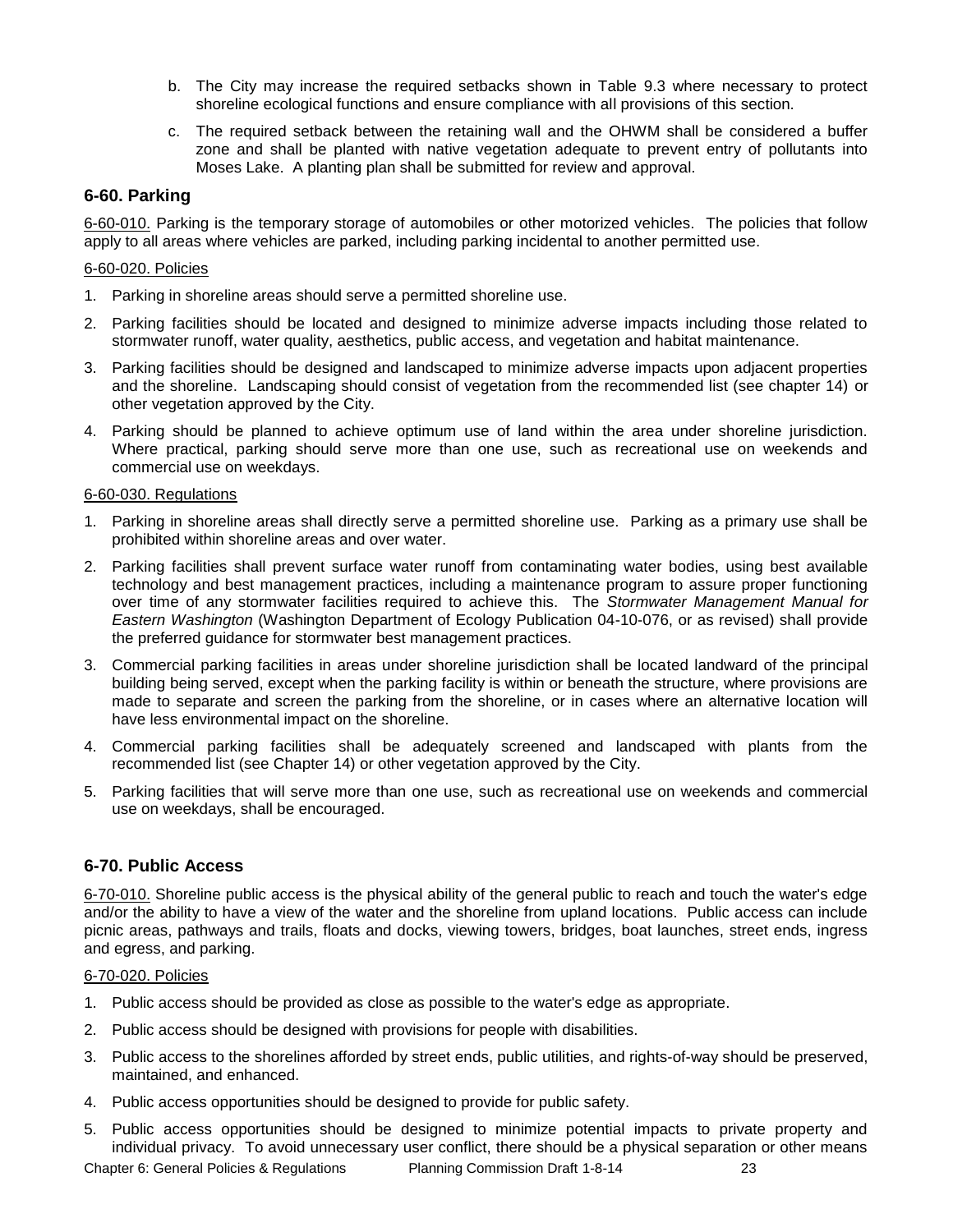of clearly delineating public and private space.

- 6. Public access opportunities should result in no net loss of shoreline ecological functions.
- 7. Public views of the shoreline from upland areas should be enhanced and preserved. Enhancement of views should not be interpreted as authorizing excessive removal of vegetation that partially impairs views.

### 6-70-030. Regulations

- 1. Development, uses, and activities shall be designed and operated to avoid blocking, reducing, or interfering with the public's physical or visual access to the water and shorelines.
- 2. The City shall require and use the following information in its review of shoreline use and activity proposals:
	- a. Provisions for public visual and/or physical access to the shoreline;
	- b. Location of public access opportunities relative to the OHWM and to any critical areas;
	- c. Provisions for physical and/or visual access by people with disabilities;
	- d. Provisions for public safety;
	- e. Measures for minimizing potential impacts to private property and individual privacy;
	- f. Provisions for preserving and enhancing public views of the shoreline from upland areas, including any plans for removing, replacing, or enhancing vegetation.
- 3. Unless it is shown to be incompatible due to reasons of safety, security, or impact to the shoreline environment:
	- a. Public access shall be required in Water-Oriented Parks and Public Facilities ("W") shoreline environments, and shall be encouraged in all other shoreline environments.
	- b. Public access shall be required as part of all shoreline development by public entities, including local governments, state agencies, and public utility districts.
	- c. Public access shall be required as part of all non-water-dependent commercial development.
	- d. Public access shall be required as part of all marina development.
	- e. Public access shall be required as part of all primary utility development and, where appropriate, shall be required as part of accessory utility development.
- 4. In providing visual access to the shoreline, removal of on-site native vegetation shall be limited to the minimum necessary to preserve or enhance views, with the following exceptions:
	- a. Non-native or invasive species may be replaced with plants from the recommended list (See Chapter 14).
	- b. Plants that represent a hazard to safety, security, or shoreline ecological functions may be replaced with plants from the recommended list (See Chapter 14).

Topping of trees shall be prohibited in all cases.

- 5. Development shall be constructed as far landward as possible to avoid interfering with views from surrounding properties to the shoreline and adjoining waters.
- 6. Public access opportunities shall be designed, constructed, operated, and maintained to result in no net loss of shoreline ecological functions.
- 7. Public access sites shall be connected directly to the nearest public street and shall include provisions for people with disabilities, where feasible.
- 8. Public access easements and permit conditions shall be recorded on the deed of title and/or on the face of the plat or short plat as conditions running with the authorized land use. Said recording with the Grant County Auditor's Office shall occur at the time of permit approval. Future actions by the applicant, successors in interest, or other parties shall not diminish the usefulness or value of the public access provided.
- 9. Public access provisions for residential subdivisions are found in the Residential Uses section of Chapter 7.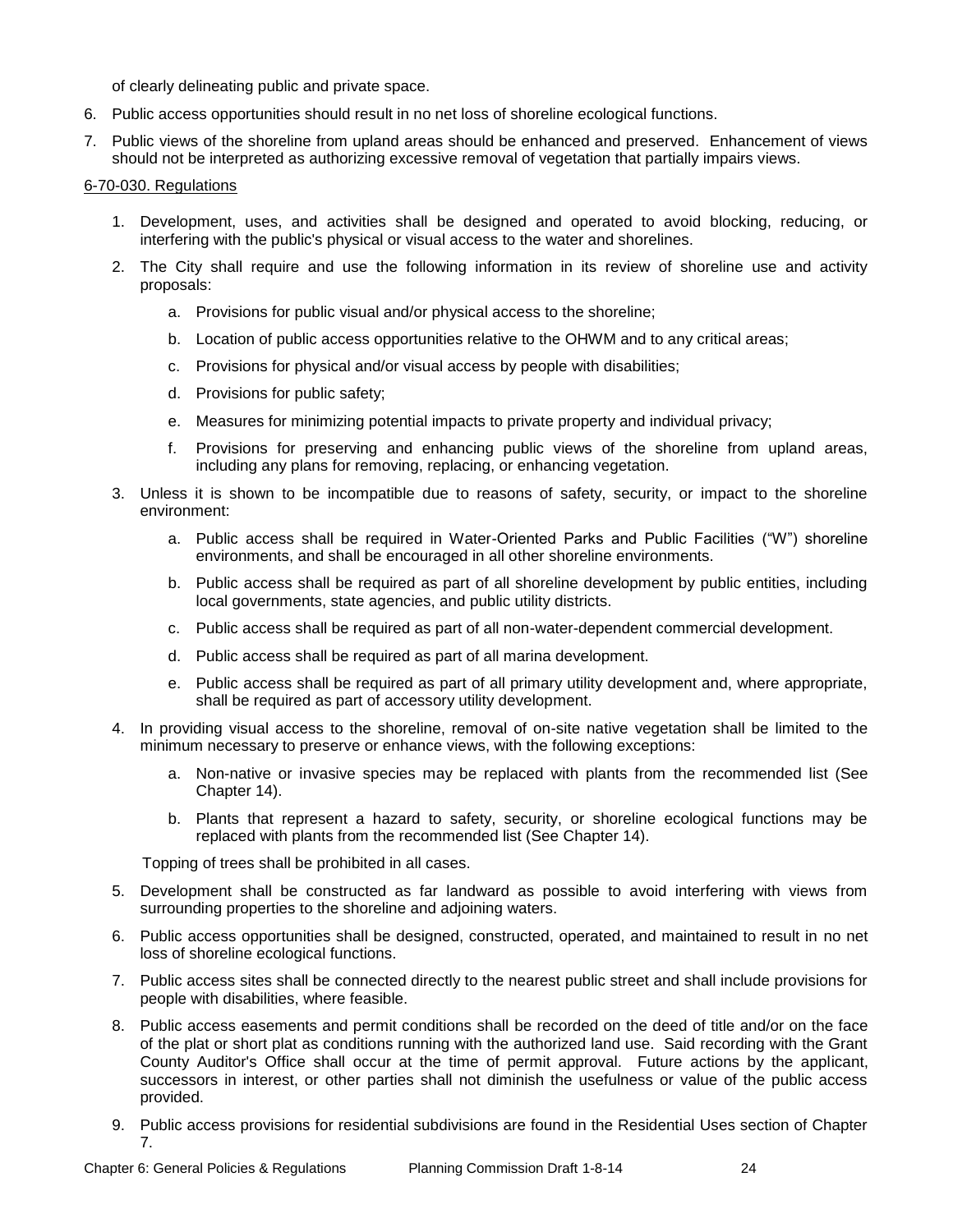# **6-80. Signage**

6-80-010. A sign is defined as a device of any material or medium that is used or intended to be used to attract attention to the subject matter for advertising, identification, or informative purposes. The following provisions apply to any commercial or advertising sign directing attention to a business, professional service, community, site, facility, or entertainment, conducted or sold either on or off premises. Highway, public information, and temporary signs are addressed in the Use Chart in Chapter 9, and must also comply with Section 18.58 of the Moses Lake Municipal Code and any other applicable regulations.

#### 6-80-020. Policies

- 1. Signs should be designed and placed so that they are compatible with the aesthetic quality of the existing shoreline and adjacent land and water uses.
- 2. Signs should not block or otherwise interfere with visual access to the water or shorelands.
- 3. Signs should be of a permanent nature and be linked to the operation of existing permitted uses.
- 4. Signs attached to buildings are preferred over free-standing signs.

#### 6-80-030. Regulations

- 1. All signs shall comply with Moses Lake Municipal Code 18.58, Signs.
- 2. All signs shall be located and designed to minimize interference with vistas and viewpoints, and with visual access to the shoreline.
- 3. No signs shall be placed on trees or other natural features.
- 4. Off premises and non-appurtenant signs shall not be permitted.
- 5. No signs shall have a surface area larger than 36 square feet.

### **6-90. Subdivision and Property Segregation**

6-90-010. Subdivisions and property segregations are legal divisions of land for the purpose of sale, lease, or transfer of ownership.

#### 6-90-020. Policies

- 1. All lots should be of sufficient size that development will not cause the need for structural shoreline stabilization.
- 2. All lots should be designed to meet the minimum shoreline buffer of the shoreline environment within which the lot is located.
- 3. To prevent encroachment on the shoreline buffer, the buffer should be marked with a long-term visual cue, such as a low fence, to alert present and future property owners of the location of the buffer edge. The marker should be substantial enough that there is clearly a change in circumstances from one side of the marker to the other. Curbing and survey markers have been shown in the past to be insufficient for this purpose.

#### 6-90-030. Regulations

- 1. No lot shall be created that would require structural shoreline stabilization in order to allow development to occur.
- 2. No lot shall be created that would not accommodate development that meets the minimum building setback for the shoreline environment in which the lot is located.
- 3. Before the subdivision is recorded, the developer shall install a 3'-tall split-rail fence or similar visual marker to denote the upland edge of the shoreline buffer. Gaps may be left in the fence to allow access to the shoreline.
- *4.* For new development on steep slopes or bluffs or in shoreline environment designations where the minimum buffer is less than 50', the City may require a geotechnical analysis of the site and shoreline characteristics to demonstrate that the lots created will not require shoreline stabilization in order for the reasonably-anticipated development to occur.